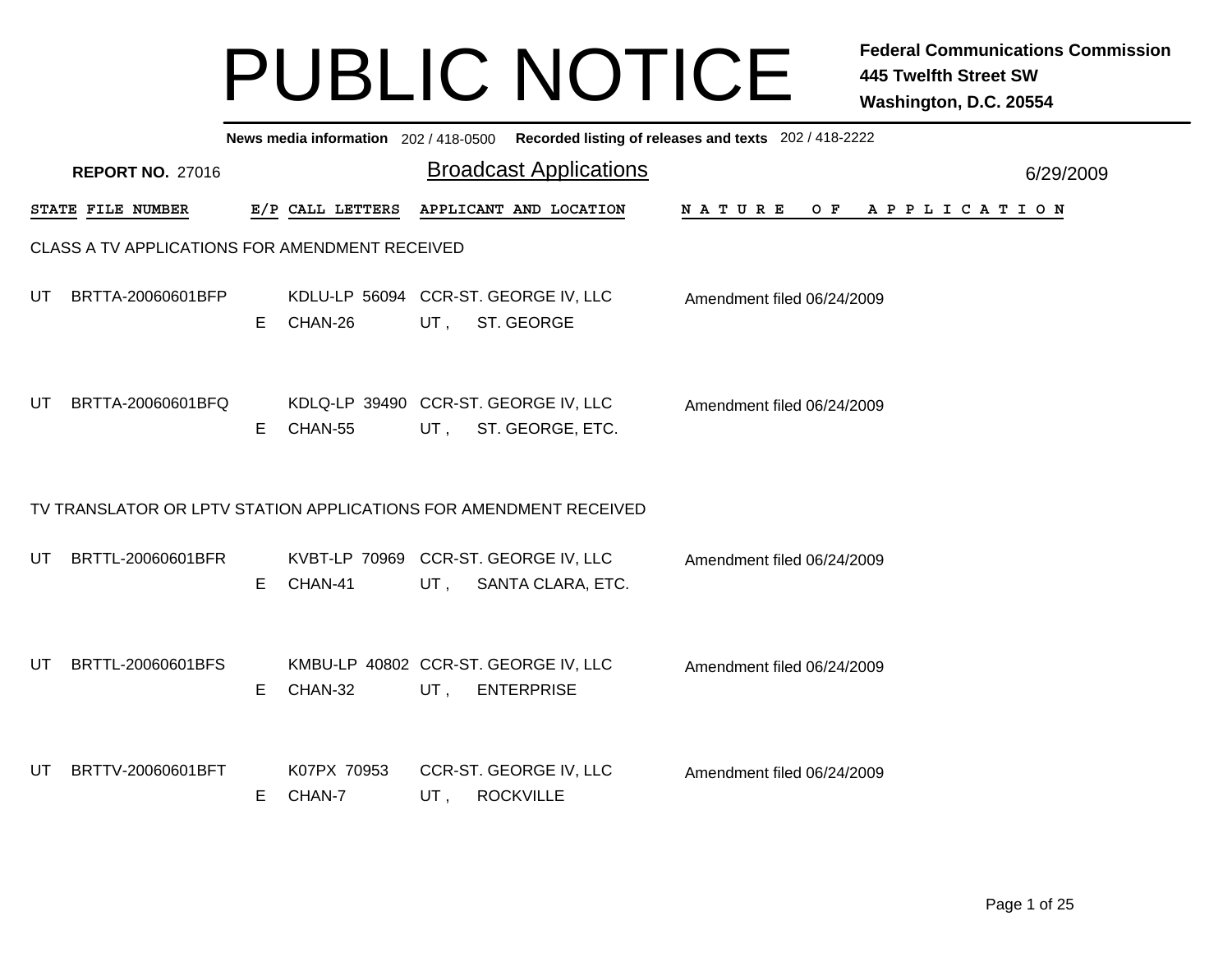|    | Recorded listing of releases and texts 202 / 418-2222<br>News media information 202/418-0500 |    |                               |                   |                                                                       |                                                                                                                                              |           |  |  |  |  |  |
|----|----------------------------------------------------------------------------------------------|----|-------------------------------|-------------------|-----------------------------------------------------------------------|----------------------------------------------------------------------------------------------------------------------------------------------|-----------|--|--|--|--|--|
|    | <b>REPORT NO. 27016</b>                                                                      |    |                               |                   | <b>Broadcast Applications</b>                                         |                                                                                                                                              | 6/29/2009 |  |  |  |  |  |
|    | STATE FILE NUMBER                                                                            |    | E/P CALL LETTERS              |                   | APPLICANT AND LOCATION                                                | N A T U R E<br>O F<br>A P P L I C A T I O N                                                                                                  |           |  |  |  |  |  |
|    |                                                                                              |    |                               |                   | TV TRANSLATOR OR LPTV STATION APPLICATIONS FOR AMENDMENT RECEIVED     |                                                                                                                                              |           |  |  |  |  |  |
| UT | BRTTV-20060601BFU                                                                            | E. | K09KP 70968<br>CHAN-9         | UT,               | CCR-ST. GEORGE IV, LLC<br><b>TOQUERVILLE</b>                          | Amendment filed 06/24/2009                                                                                                                   |           |  |  |  |  |  |
| UT | BRTTV-20060601BFV                                                                            | E  | K11OP 70952<br>CHAN-11        | UT,               | CCR-ST. GEORGE IV, LLC<br><b>VIRGIN</b>                               | Amendment filed 06/24/2009                                                                                                                   |           |  |  |  |  |  |
|    |                                                                                              |    |                               |                   | AM STATION APPLICATIONS FOR ASSIGNMENT OF LICENSE ACCEPTED FOR FILING |                                                                                                                                              |           |  |  |  |  |  |
| LA | BAL-20090619ACN                                                                              | E  | <b>WFNO 56559</b><br>830 KHZ  | LA,               | DAVIDSON MEDIA STATION<br><b>WFNO LICENSEE, LLC</b><br><b>NORCO</b>   | Voluntary Assignment of License<br>From: DAVIDSON MEDIA STATION WFNO LICENSEE, LLC<br>To: SUNBURST MEDIA-LOUISIANA, LLC<br>Form 314          |           |  |  |  |  |  |
|    |                                                                                              |    |                               |                   | FM STATION APPLICATIONS FOR ASSIGNMENT OF LICENSE ACCEPTED FOR FILING |                                                                                                                                              |           |  |  |  |  |  |
| IN | BALED-20090624ABF                                                                            | E  | <b>WZRP 74295</b><br>89.3 MHZ | OHIO, INC.<br>IN, | <b>CHRISTIAN VOICE OF CENTRAL</b><br><b>RICHMOND</b>                  | <b>Voluntary Assignment of License</b><br>From: CHRISTIAN VOICE OF CENTRAL OHIO, INC.<br>To: EDUCATIONAL MEDIA FOUNDATION<br><b>Form 314</b> |           |  |  |  |  |  |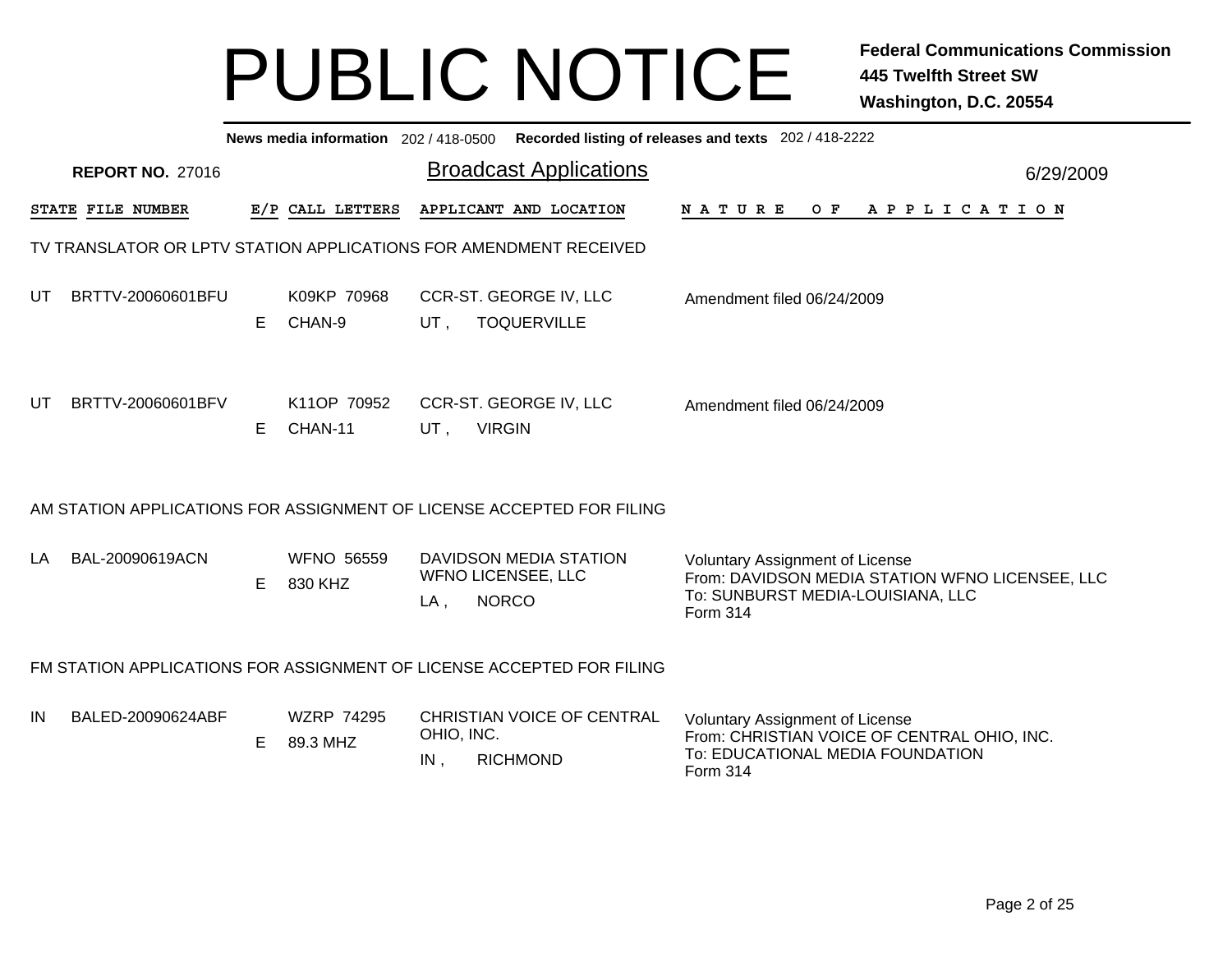|     | News media information 202 / 418-0500 Recorded listing of releases and texts 202 / 418-2222 |   |                               |                                                                                                                                                      |                       |  |  |  |  |  |  |  |
|-----|---------------------------------------------------------------------------------------------|---|-------------------------------|------------------------------------------------------------------------------------------------------------------------------------------------------|-----------------------|--|--|--|--|--|--|--|
|     | <b>REPORT NO. 27016</b>                                                                     |   |                               | <b>Broadcast Applications</b>                                                                                                                        | 6/29/2009             |  |  |  |  |  |  |  |
|     | STATE FILE NUMBER                                                                           |   | E/P CALL LETTERS              | APPLICANT AND LOCATION<br>O F<br><b>NATURE</b>                                                                                                       | A P P L I C A T I O N |  |  |  |  |  |  |  |
|     |                                                                                             |   |                               | FM STATION APPLICATIONS FOR ASSIGNMENT OF LICENSE ACCEPTED FOR FILING                                                                                |                       |  |  |  |  |  |  |  |
| WI  | BALH-20090624ACI                                                                            | E | <b>WLKN 67716</b><br>98.1 MHZ | RADIO K-T, INC.<br>Voluntary Assignment of License<br>From: RADIO K-T, INC.<br>Wl,<br><b>CLEVELAND</b><br>To: SEEHAFER BROADCASTING CORP<br>Form 314 |                       |  |  |  |  |  |  |  |
|     |                                                                                             |   |                               | DIGITAL TRANSLATOR OR DIGITAL LPTV APPLICATIONS FOR DIGITAL FLASH CUT ACCEPTED FOR FILING                                                            |                       |  |  |  |  |  |  |  |
| UT  | BDFCDTT-20090624AAT                                                                         | Е | K39FQ 29177<br>CHAN-39        | <b>IRON COUNTY</b><br>Minor change of callsign K39FQ.<br>$UT$ ,<br><b>CEDAR CITY</b>                                                                 |                       |  |  |  |  |  |  |  |
| CO. | BDFCDTL-20090624ACC                                                                         | E | K19FH 130909<br>CHAN-19       | PITKIN COUNTY TRANSLATOR<br>Minor change of callsign K19FH.<br><b>DEPARTMENT</b><br><b>ASHCROFT</b><br>CO <sub>1</sub>                               |                       |  |  |  |  |  |  |  |
| CO. | BDFCDTL-20090624ACD                                                                         | Е | K16FS 127070<br>CHAN-16       | PITKIN COUNTY TRANSLATOR<br>Minor change of callsign K16FS.<br><b>DEPARTMENT</b><br><b>ASHCROFT</b><br>CO <sub>1</sub>                               |                       |  |  |  |  |  |  |  |
| CO. | BDFCDTV-20090624ACF                                                                         | Е | K08HN 56696<br>CHAN-8         | PITKIN COUNTY TRANSLATOR<br>Minor change of callsign K08HN.<br><b>DEPARTMENT</b><br>CO, ASPEN                                                        |                       |  |  |  |  |  |  |  |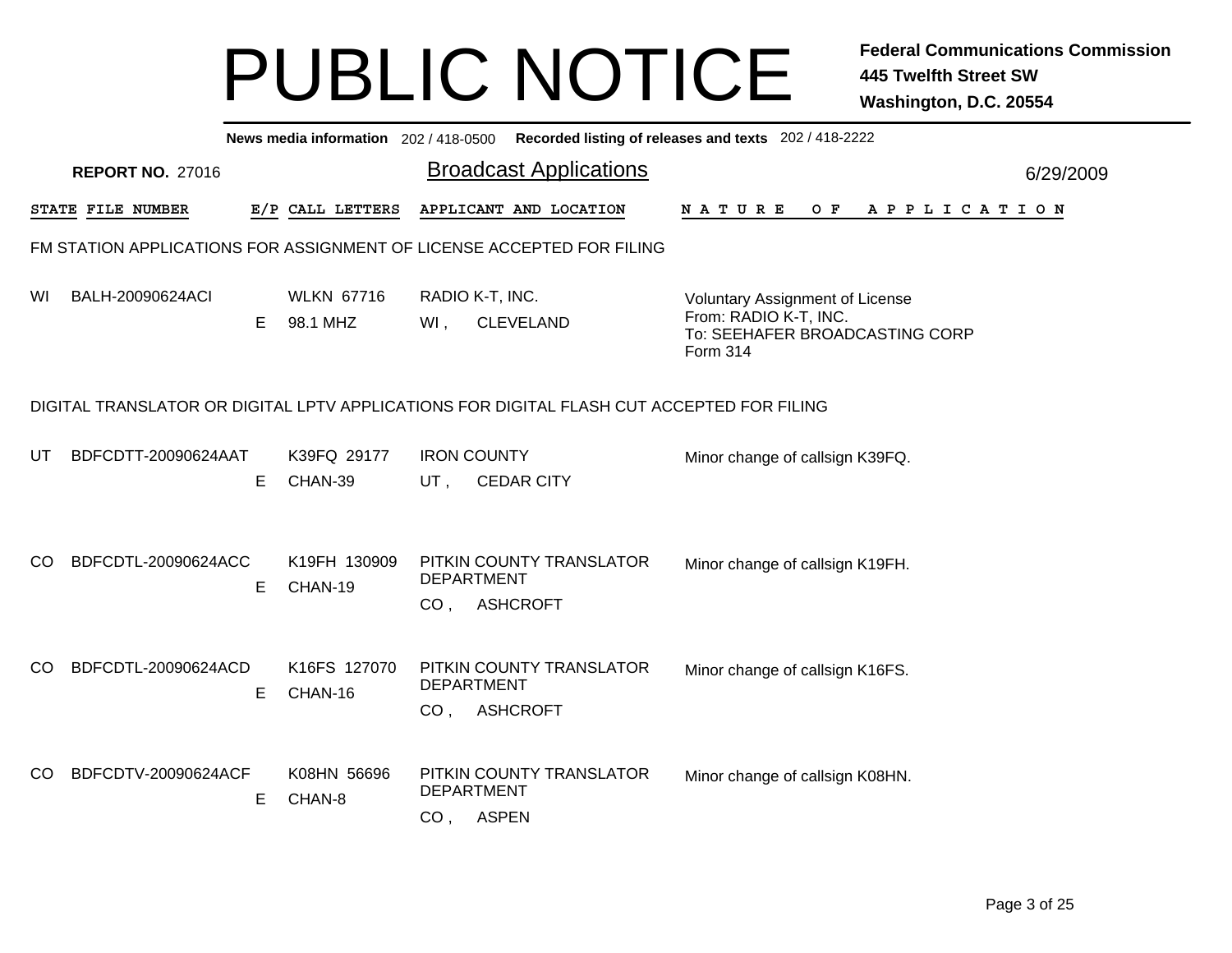|     | News media information 202 / 418-0500 Recorded listing of releases and texts 202 / 418-2222 |    |                             |                                      |  |                                                 |                                 |  |  |  |  |       |  |  |  |                       |  |           |
|-----|---------------------------------------------------------------------------------------------|----|-----------------------------|--------------------------------------|--|-------------------------------------------------|---------------------------------|--|--|--|--|-------|--|--|--|-----------------------|--|-----------|
|     | <b>REPORT NO. 27016</b>                                                                     |    |                             |                                      |  | <b>Broadcast Applications</b>                   |                                 |  |  |  |  |       |  |  |  |                       |  | 6/29/2009 |
|     | STATE FILE NUMBER                                                                           |    | E/P CALL LETTERS            |                                      |  | APPLICANT AND LOCATION                          | N A T U R E                     |  |  |  |  | $O$ F |  |  |  | A P P L I C A T I O N |  |           |
|     | DIGITAL TRANSLATOR OR DIGITAL LPTV APPLICATIONS FOR DIGITAL FLASH CUT ACCEPTED FOR FILING   |    |                             |                                      |  |                                                 |                                 |  |  |  |  |       |  |  |  |                       |  |           |
| CO. | BDFCDTV-20090624ACG                                                                         | Е  | K06HU 56704<br>CHAN-6       | <b>DEPARTMENT</b><br>CO, ASPEN       |  | PITKIN COUNTY TRANSLATOR                        | Minor change of callsign K06HU. |  |  |  |  |       |  |  |  |                       |  |           |
| CO  | BDFCDTV-20090624ACH                                                                         | Е  | K04HH 56700<br>CHAN-4       | <b>DEPARTMENT</b><br>CO <sub>1</sub> |  | PITKIN COUNTY TRANSLATOR<br>SNOWMASS-AT-ASPEN   | Minor change of callsign K04HH. |  |  |  |  |       |  |  |  |                       |  |           |
| UT  | BDFCDTT-20090624ACW                                                                         | E. | K29FY 131316<br>CHAN-29     | <b>SUMMIT COUNTY</b><br>UT,          |  | HENEFER/ECHO                                    | Minor change of callsign K29FY. |  |  |  |  |       |  |  |  |                       |  |           |
| AZ  | BDFCDTT-20090624AEA                                                                         | Е  | K16EO 36915<br>CHAN-16      | <b>CORPORATION</b><br>$AZ$ ,         |  | JOURNAL BROADCAST<br>ORO VALLEY/TUCSON          | Minor change of callsign K16EO. |  |  |  |  |       |  |  |  |                       |  |           |
|     | AM STATION APPLICATIONS FOR DIRECT MEASUREMENT ACCEPTED FOR FILING                          |    |                             |                                      |  |                                                 |                                 |  |  |  |  |       |  |  |  |                       |  |           |
| MD. | BZ-20090618ADY                                                                              | P  | <b>WGOP 5347</b><br>540 KHZ | <b>CORPORATION</b>                   |  | <b>BIRACH BROADCASTING</b><br>MD, POCOMOKE CITY | <b>Direct Measurement</b>       |  |  |  |  |       |  |  |  |                       |  |           |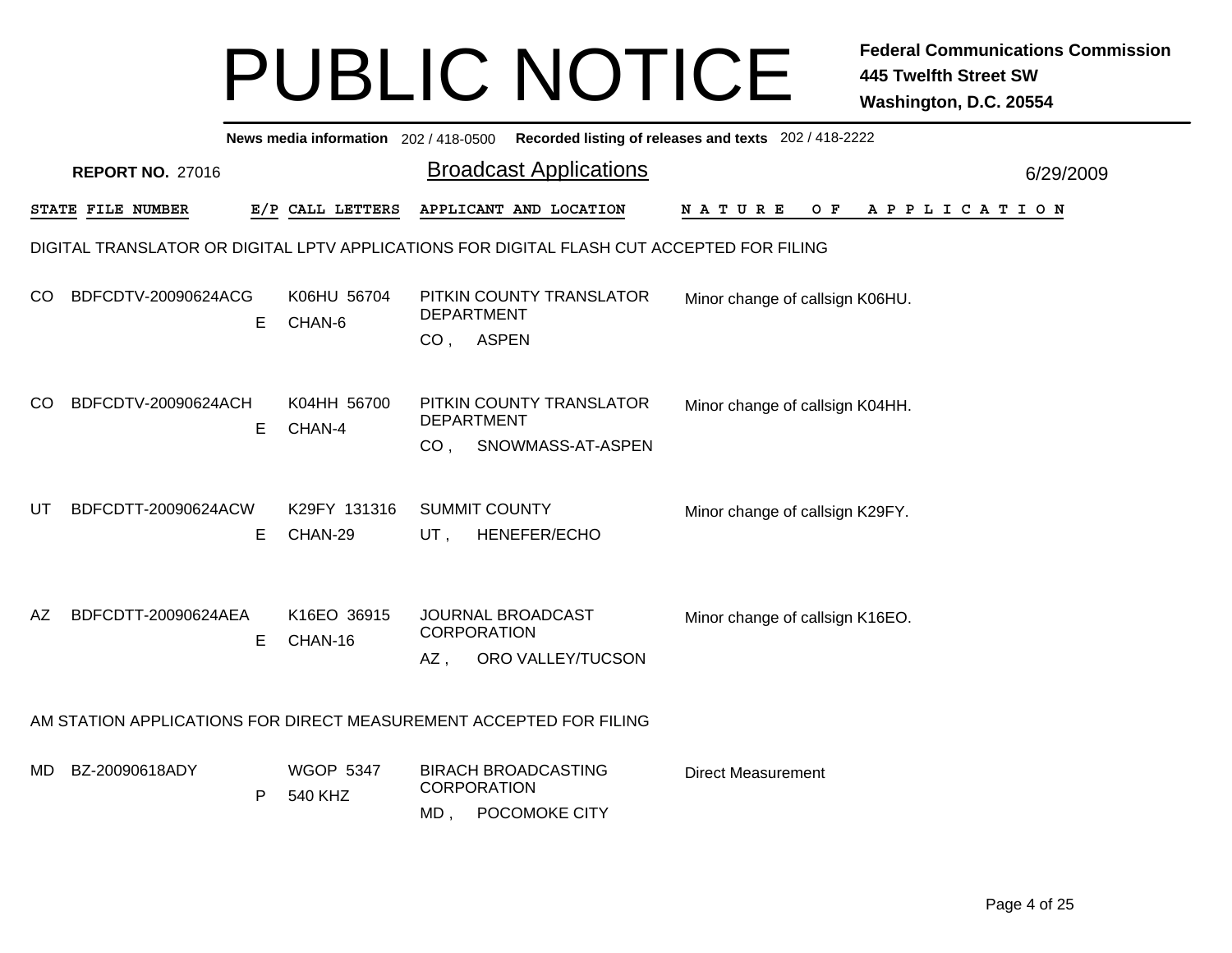|     | News media information 202 / 418-0500 Recorded listing of releases and texts 202 / 418-2222 |    |                              |                               |  |                                                                |  |                                   |  |     |  |           |  |                       |  |                                                               |
|-----|---------------------------------------------------------------------------------------------|----|------------------------------|-------------------------------|--|----------------------------------------------------------------|--|-----------------------------------|--|-----|--|-----------|--|-----------------------|--|---------------------------------------------------------------|
|     | <b>REPORT NO. 27016</b>                                                                     |    |                              | <b>Broadcast Applications</b> |  |                                                                |  |                                   |  |     |  | 6/29/2009 |  |                       |  |                                                               |
|     | STATE FILE NUMBER                                                                           |    | E/P CALL LETTERS             |                               |  | APPLICANT AND LOCATION                                         |  | N A T U R E                       |  | O F |  |           |  | A P P L I C A T I O N |  |                                                               |
|     | DIGITAL TRANSLATOR OR DIGITAL LPTV APPLICATIONS FOR DISPLACEMENT ACCEPTED FOR FILING        |    |                              |                               |  |                                                                |  |                                   |  |     |  |           |  |                       |  |                                                               |
| CO. | BDISDTV-20090624ACA                                                                         | E. | K02HI 56698<br>CHAN-12       | <b>DEPARTMENT</b>             |  | PITKIN COUNTY TRANSLATOR                                       |  | Minor change of callsign K02HI.   |  |     |  |           |  |                       |  |                                                               |
|     |                                                                                             |    |                              | CO <sub>1</sub>               |  | SNOWMASS-AT-ASPEN                                              |  |                                   |  |     |  |           |  |                       |  |                                                               |
| OK. | BDISDTL-20090624ACO                                                                         | E. | CHAN-43                      | OK,                           |  | KTOU-LP 28186 MAKO COMMUNICATIONS, LLC<br><b>OKLAHOMA CITY</b> |  | Minor change of callsign KTOU-LP. |  |     |  |           |  |                       |  |                                                               |
|     |                                                                                             |    |                              |                               |  |                                                                |  |                                   |  |     |  |           |  |                       |  |                                                               |
|     | DIGITAL TRANSLATOR OR DIGITAL LPTV APPLICATIONS FOR LICENSE TO COVER ACCEPTED FOR FILING    |    |                              |                               |  |                                                                |  |                                   |  |     |  |           |  |                       |  |                                                               |
| UT  | BLDTT-20090624AAM                                                                           |    | K32HK-D 168692 MORGAN COUNTY |                               |  |                                                                |  | callsign K32HK-D.                 |  |     |  |           |  |                       |  | License to cover construction permit no: BDCCDTT-20060926AGJ, |
|     |                                                                                             | E. | CHAN-32                      | UT,                           |  | MORGAN, ETC.                                                   |  |                                   |  |     |  |           |  |                       |  |                                                               |
| UT  | BLDTT-20090624AAN                                                                           |    | K31IU-D 168691               | <b>MORGAN COUNTY</b>          |  |                                                                |  |                                   |  |     |  |           |  |                       |  | License to cover construction permit no: BDCCDTT-20060926AGK, |
|     |                                                                                             | E  | CHAN-31                      | UT,                           |  | MORGAN, ETC.                                                   |  | callsign K31IU-D.                 |  |     |  |           |  |                       |  |                                                               |
| UT  | BLDTT-20090624AAO                                                                           |    | K30JB-D 168690 MORGAN COUNTY |                               |  |                                                                |  |                                   |  |     |  |           |  |                       |  | License to cover construction permit no: BDCCDTT-20060926AGP, |
|     |                                                                                             | Е  | CHAN-30                      | UT,                           |  | MORGAN, ETC.                                                   |  | callsign K30JB-D.                 |  |     |  |           |  |                       |  |                                                               |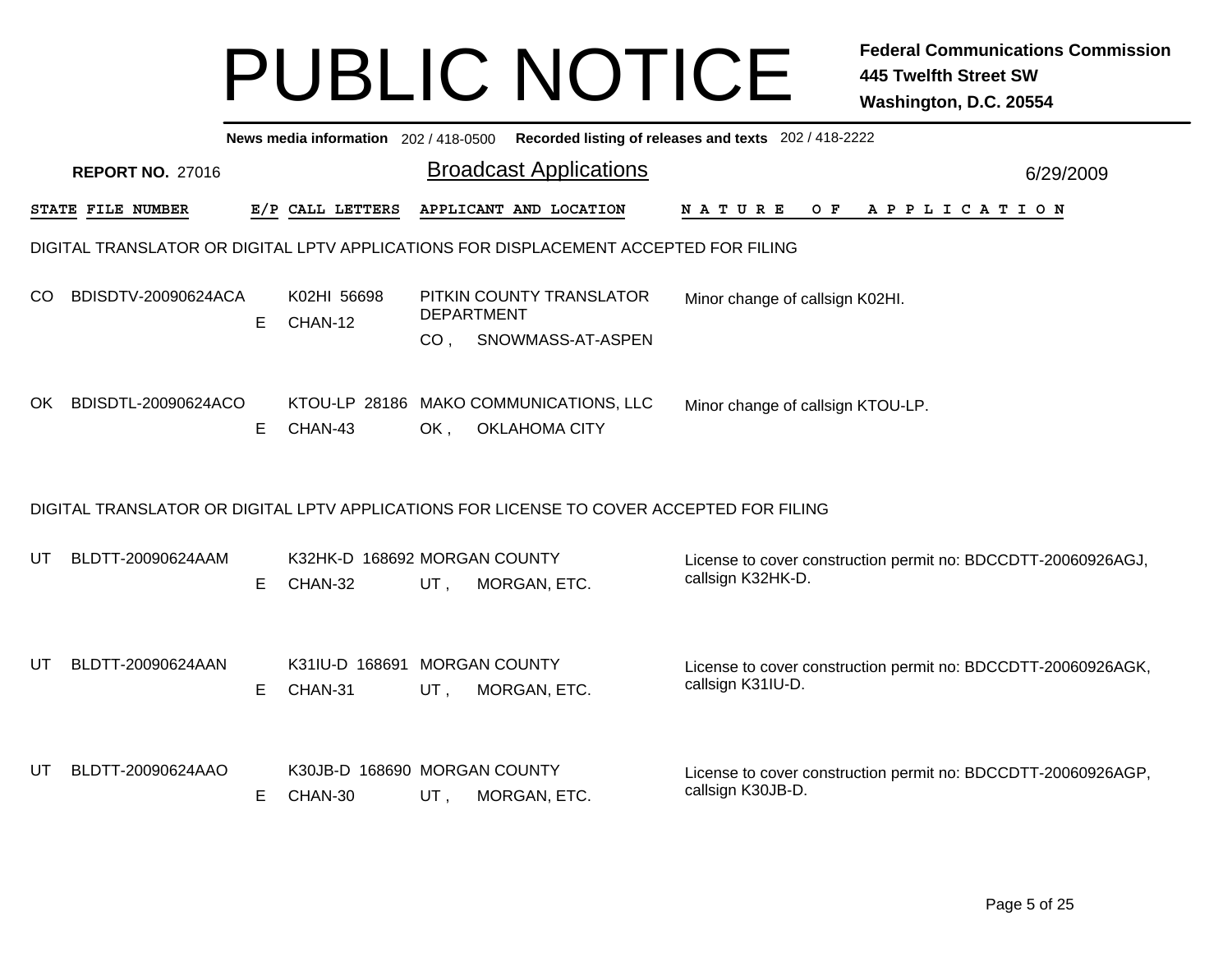|    | News media information 202/418-0500 Recorded listing of releases and texts 202/418-2222 |   |                                         |                |                                                                                          |                                                                                    |           |  |  |  |  |  |
|----|-----------------------------------------------------------------------------------------|---|-----------------------------------------|----------------|------------------------------------------------------------------------------------------|------------------------------------------------------------------------------------|-----------|--|--|--|--|--|
|    | <b>REPORT NO. 27016</b>                                                                 |   |                                         |                | <b>Broadcast Applications</b>                                                            |                                                                                    | 6/29/2009 |  |  |  |  |  |
|    | STATE FILE NUMBER                                                                       |   | E/P CALL LETTERS                        |                | APPLICANT AND LOCATION                                                                   | NATURE<br>O F<br>A P P L I C A T I O N                                             |           |  |  |  |  |  |
|    |                                                                                         |   |                                         |                | DIGITAL TRANSLATOR OR DIGITAL LPTV APPLICATIONS FOR LICENSE TO COVER ACCEPTED FOR FILING |                                                                                    |           |  |  |  |  |  |
| UT | BLDTT-20090624AAP                                                                       | Е | K28JL-D 168693 MORGAN COUNTY<br>CHAN-28 | UT,            | MORGAN, ETC.                                                                             | License to cover construction permit no: BDCCDTT-20060926AGI,<br>callsign K28JL-D. |           |  |  |  |  |  |
| ID | BLDTT-20090624AAS                                                                       | Е | K19CY 62397<br>CHAN-19                  | (IEPBS)<br>ID, | STATE BOARD OF EDUCATION<br><b>ROCKLAND</b>                                              | License to cover construction permit no: BDFCDTT-20081002ABC,<br>callsign K19CY.   |           |  |  |  |  |  |
| UT | BLDTT-20090624AAV                                                                       | Е | K32IT-D 167178<br>CHAN-32               | UT,            | <b>SUMMIT COUNTY</b><br>COALVILLE AND ADJ. A                                             | License to cover construction permit no: BDCCDTT-20071003ACI,<br>callsign K32IT-D. |           |  |  |  |  |  |
| UT | BLDTT-20090624AAW                                                                       | Е | K31KC-D 167177 SUMMIT COUNTY<br>CHAN-31 | UT,            | COALVILLE&ADJ.                                                                           | License to cover construction permit no: BDCCDTT-20071003ACG,<br>callsign K31KC-D. |           |  |  |  |  |  |
| UT | BLDTT-20090624AAX                                                                       | E | K30KG-D<br>167176<br>CHAN-30            | UT,            | <b>SUMMIT COUNTY</b><br><b>COALVILLE, ETC.</b>                                           | License to cover construction permit no: BDCCDTT-20071003ACH,<br>callsign K30KG-D. |           |  |  |  |  |  |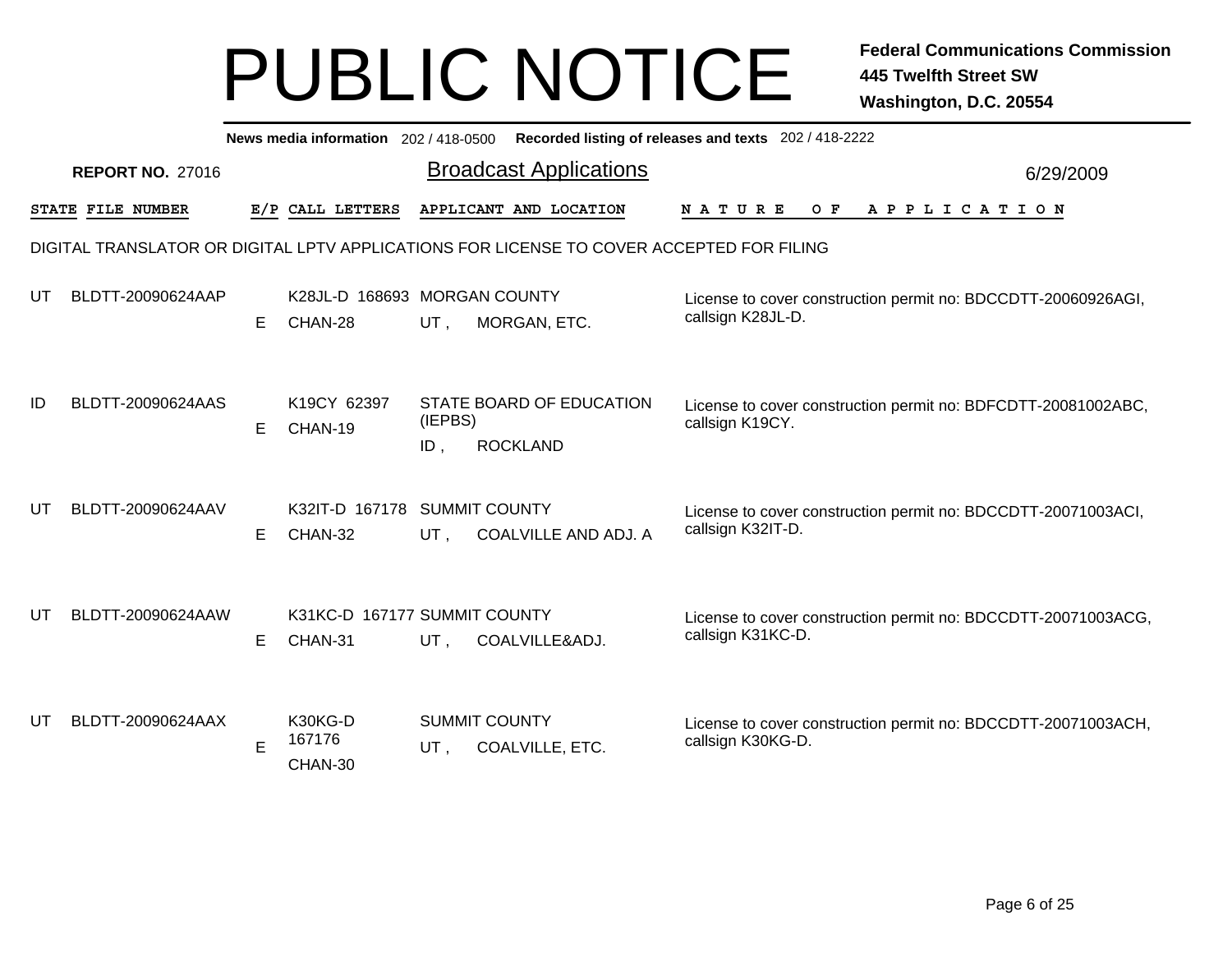|    | Recorded listing of releases and texts 202 / 418-2222<br>News media information 202 / 418-0500 |    |                                         |     |                                                                                          |                                                                                    |           |  |  |  |  |  |
|----|------------------------------------------------------------------------------------------------|----|-----------------------------------------|-----|------------------------------------------------------------------------------------------|------------------------------------------------------------------------------------|-----------|--|--|--|--|--|
|    | <b>REPORT NO. 27016</b>                                                                        |    |                                         |     | <b>Broadcast Applications</b>                                                            |                                                                                    | 6/29/2009 |  |  |  |  |  |
|    | STATE FILE NUMBER                                                                              |    | E/P CALL LETTERS                        |     | APPLICANT AND LOCATION                                                                   | <b>NATURE</b><br>O F<br>A P P L I C A T I O N                                      |           |  |  |  |  |  |
|    |                                                                                                |    |                                         |     | DIGITAL TRANSLATOR OR DIGITAL LPTV APPLICATIONS FOR LICENSE TO COVER ACCEPTED FOR FILING |                                                                                    |           |  |  |  |  |  |
| UT | BLDTT-20090624AAY                                                                              | E. | K29IN-D 167175 SUMMIT COUNTY<br>CHAN-29 | UT, | <b>COALVILLE AND ADJ.AR</b>                                                              | License to cover construction permit no: BDCCDTT-20071003ACJ,<br>callsign K29IN-D. |           |  |  |  |  |  |
| UT | BLDTT-20090624AAZ                                                                              | E. | K27IZ-D 167174 SUMMIT COUNTY<br>CHAN-27 | UT, | <b>COALVILLE</b>                                                                         | License to cover construction permit no: BDCCDTT-20061010AMQ,<br>callsign K27IZ-D. |           |  |  |  |  |  |
| UT | BLDTT-20090624ABA                                                                              | E. | K25KJ-D 167173 SUMMIT COUNTY<br>CHAN-25 | UT, | <b>COALVILLE</b>                                                                         | License to cover construction permit no: BDCCDTT-20071003ADA,<br>callsign K25KJ-D. |           |  |  |  |  |  |
| UT | BLDTT-20090624ABC                                                                              | E. | K23JS-D 167172 SUMMIT COUNTY<br>CHAN-23 | UT, | <b>COALVILLE</b>                                                                         | License to cover construction permit no: BDCCDTT-20071003ACE,<br>callsign K23JS-D. |           |  |  |  |  |  |
| UT | BLDTT-20090624ABD                                                                              | E. | K21JM-D 167171 SUMMIT COUNTY<br>CHAN-21 | UT, | <b>COALVILLE</b>                                                                         | License to cover construction permit no: BDCCDTT-20071003ACZ,<br>callsign K21JM-D. |           |  |  |  |  |  |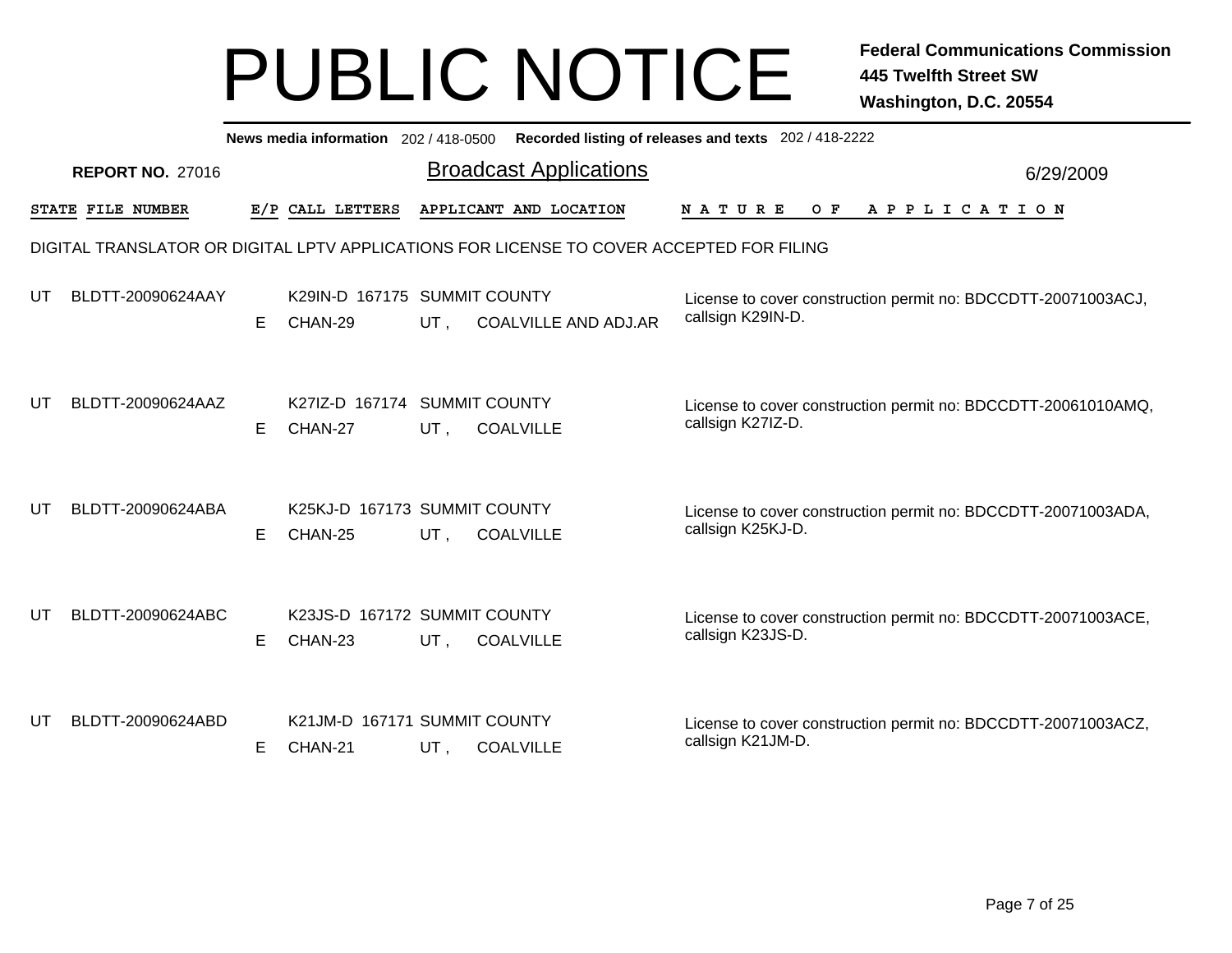|    | News media information 202 / 418-0500<br>Recorded listing of releases and texts 202 / 418-2222 |    |                                         |        |                                                                                          |                                                                                    |           |  |  |  |  |  |
|----|------------------------------------------------------------------------------------------------|----|-----------------------------------------|--------|------------------------------------------------------------------------------------------|------------------------------------------------------------------------------------|-----------|--|--|--|--|--|
|    | <b>REPORT NO. 27016</b>                                                                        |    |                                         |        | <b>Broadcast Applications</b>                                                            |                                                                                    | 6/29/2009 |  |  |  |  |  |
|    | STATE FILE NUMBER                                                                              |    | E/P CALL LETTERS                        |        | APPLICANT AND LOCATION                                                                   | N A T U R E<br>O F<br>A P P L I C A T I O N                                        |           |  |  |  |  |  |
|    |                                                                                                |    |                                         |        | DIGITAL TRANSLATOR OR DIGITAL LPTV APPLICATIONS FOR LICENSE TO COVER ACCEPTED FOR FILING |                                                                                    |           |  |  |  |  |  |
| FL | BLDTL-20090624ABJ                                                                              | E  | WJXE-LD<br>168480<br>CHAN-18            | FL,    | BUDD BROADCASTING CO., INC.<br><b>JACKSONVILLE</b>                                       | License to cover construction permit no: BDCCDTL-20061017AAE,<br>callsign WJXE-LD. |           |  |  |  |  |  |
| UT | BLDTT-20090624ABK                                                                              | E. | K30KC-D 167201 SUMMIT COUNTY<br>CHAN-30 | UT,    | <b>SAMAK</b>                                                                             | License to cover construction permit no: BDCCDTT-20071003ADK,<br>callsign K30KC-D. |           |  |  |  |  |  |
| UT | BLDTT-20090624ABL                                                                              | E. | K29IM-D 167200 SUMMIT COUNTY<br>CHAN-29 | UT,    | <b>SAMAK</b>                                                                             | License to cover construction permit no: BDCCDTT-20071003ADJ,<br>callsign K29IM-D. |           |  |  |  |  |  |
| UT | BLDTT-20090624ABM                                                                              | Е  | K28JS-D 167194 SUMMIT COUNTY<br>CHAN-28 | UT,    | <b>SAMAK</b>                                                                             | License to cover construction permit no: BDCCDTT-20061011AEJ,<br>callsign K28JS-D. |           |  |  |  |  |  |
| UT | BLDTT-20090624ABN                                                                              | E. | K27JB-D 167198 SUMMIT COUNTY<br>CHAN-27 | $UT$ , | <b>SAMAK</b>                                                                             | License to cover construction permit no: BDCCDTT-20061011AEM,<br>callsign K27JB-D. |           |  |  |  |  |  |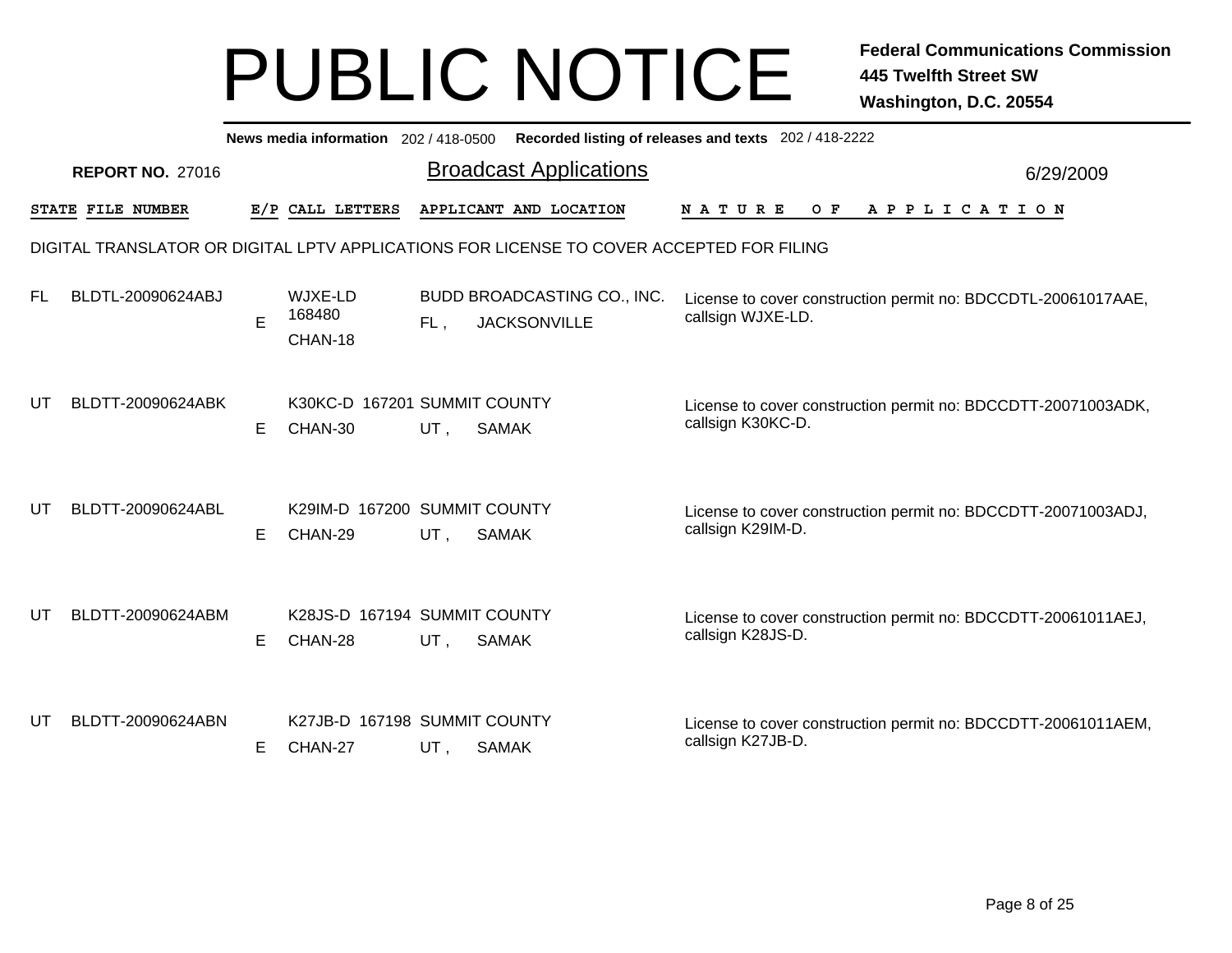|    | News media information 202 / 418-0500 Recorded listing of releases and texts 202 / 418-2222 |    |                                           |     |                                                                                          |                                                                                    |           |  |  |  |  |  |
|----|---------------------------------------------------------------------------------------------|----|-------------------------------------------|-----|------------------------------------------------------------------------------------------|------------------------------------------------------------------------------------|-----------|--|--|--|--|--|
|    | <b>REPORT NO. 27016</b>                                                                     |    |                                           |     | <b>Broadcast Applications</b>                                                            |                                                                                    | 6/29/2009 |  |  |  |  |  |
|    | STATE FILE NUMBER                                                                           |    | E/P CALL LETTERS                          |     | APPLICANT AND LOCATION                                                                   | O F<br><b>NATURE</b><br>A P P L I C A T I O N                                      |           |  |  |  |  |  |
|    |                                                                                             |    |                                           |     | DIGITAL TRANSLATOR OR DIGITAL LPTV APPLICATIONS FOR LICENSE TO COVER ACCEPTED FOR FILING |                                                                                    |           |  |  |  |  |  |
| UT | BLDTT-20090624ABP                                                                           | E. | K26IM-D 167197 SUMMIT COUNTY<br>CHAN-26   | UT, | <b>SAMAK</b>                                                                             | License to cover construction permit no: BDCCDTT-20061011AEL,<br>callsign K26IM-D. |           |  |  |  |  |  |
| UT | BLDTT-20090624ABQ                                                                           | E  | K <sub>25</sub> KM-D<br>167196<br>CHAN-25 | UT, | <b>SUMMIT COUNTY</b><br><b>SAMAK</b>                                                     | License to cover construction permit no: BDCCDTT-20071003ABU,<br>callsign K25KM-D. |           |  |  |  |  |  |
| UT | BLDTT-20090624ABS                                                                           | E. | K24IF-D 167195<br>CHAN-24                 | UT, | <b>SUMMIT COUNTY</b><br><b>SAMAK</b>                                                     | License to cover construction permit no: BDCCDTT-20071003ADL,<br>callsign K24IF-D. |           |  |  |  |  |  |
| UT | BLDTT-20090624ABT                                                                           | E. | K23IQ-D 167199 SUMMIT COUNTY<br>CHAN-23   | UT, | <b>SAMAK</b>                                                                             | License to cover construction permit no: BDCCDTT-20061011AEP,<br>callsign K23IQ-D. |           |  |  |  |  |  |
| UT | BLDTT-20090624ABY                                                                           | E. | CHAN-55                                   | UT, | K55KJ-D 167669 BEAVER CITY CORPORATION<br><b>BEAVER</b>                                  | License to cover construction permit no: BDCCDTT-20061010ANQ,<br>callsign K55KJ-D. |           |  |  |  |  |  |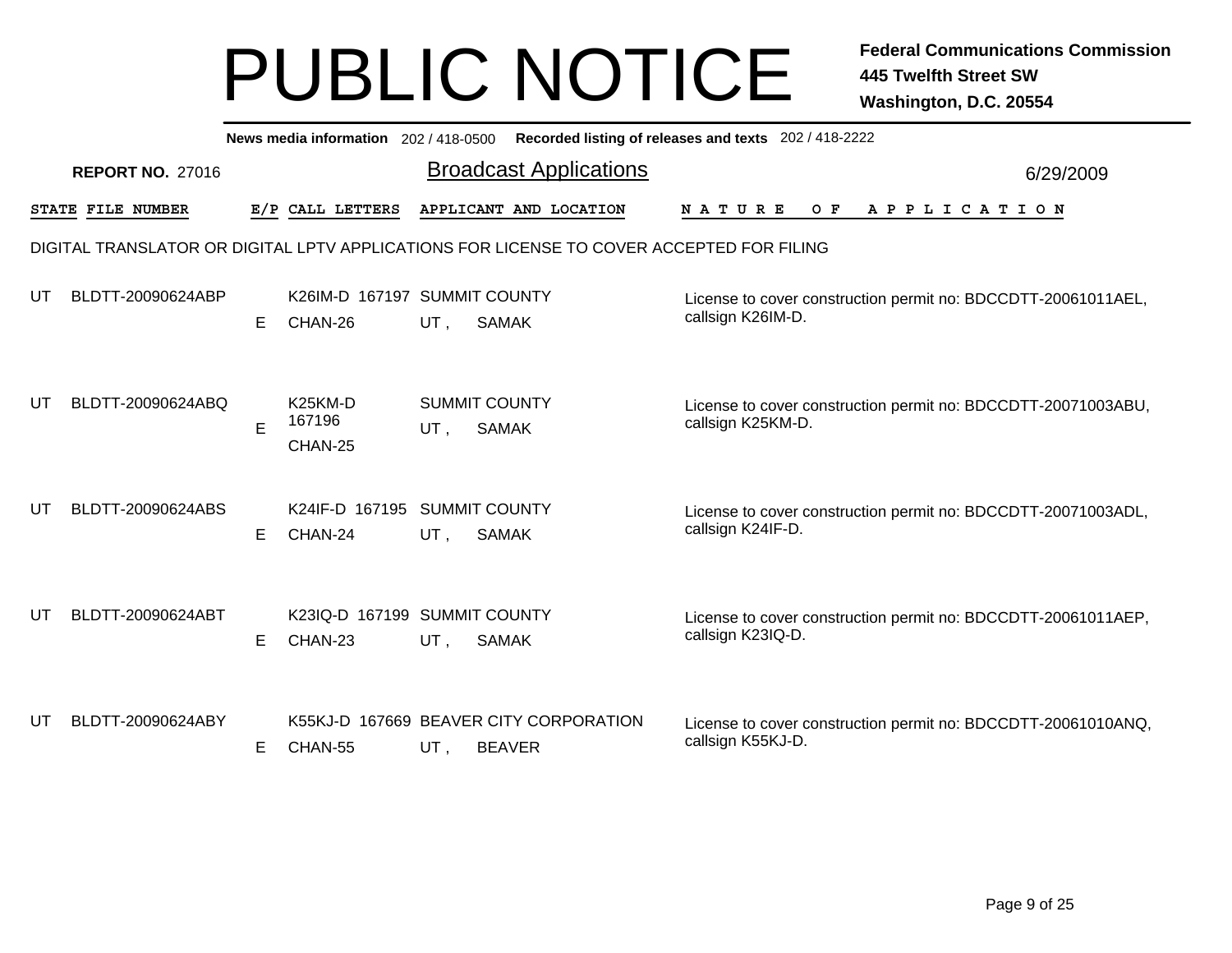|    | News media information 202 / 418-0500 Recorded listing of releases and texts 202 / 418-2222 |    |                                         |     |                                                                                          |                                                                                    |           |  |  |  |  |  |
|----|---------------------------------------------------------------------------------------------|----|-----------------------------------------|-----|------------------------------------------------------------------------------------------|------------------------------------------------------------------------------------|-----------|--|--|--|--|--|
|    | <b>REPORT NO. 27016</b>                                                                     |    |                                         |     | <b>Broadcast Applications</b>                                                            |                                                                                    | 6/29/2009 |  |  |  |  |  |
|    | STATE FILE NUMBER                                                                           |    | E/P CALL LETTERS                        |     | APPLICANT AND LOCATION                                                                   | <b>NATURE</b><br>O F<br>A P P L I C A T I O N                                      |           |  |  |  |  |  |
|    |                                                                                             |    |                                         |     | DIGITAL TRANSLATOR OR DIGITAL LPTV APPLICATIONS FOR LICENSE TO COVER ACCEPTED FOR FILING |                                                                                    |           |  |  |  |  |  |
| UT | BLDTT-20090624ACB                                                                           | E. | CHAN-47                                 | UT, | K47KU-D 167665 BEAVER CITY CORPORATION<br>BEAVER, ETC.                                   | License to cover construction permit no: BDCCDTT-20061010ANU,<br>callsign K47KU-D. |           |  |  |  |  |  |
| UT | BLDTT-20090624ACK                                                                           | E. | CHAN-48                                 | UT, | K48KR-D 167666 BEAVER CITY CORPORATION<br>BEAVER, ETC.                                   | License to cover construction permit no: BDCCDTT-20061010ANT,<br>callsign K48KR-D. |           |  |  |  |  |  |
| UT | BLDTT-20090624ACL                                                                           | E. | CHAN-49                                 | UT, | K49JS-D 167667 BEAVER CITY CORPORATION<br>BEAVER, ETC.                                   | License to cover construction permit no: BDCCDTT-20061010ANR,<br>callsign K49JS-D. |           |  |  |  |  |  |
| UT | BLDTT-20090624ACM                                                                           | E. | CHAN-50                                 | UT, | K50KB-D 167668 BEAVER CITY CORPORATION<br>BEAVER, ETC.                                   | License to cover construction permit no: BDCCDTT-20061010ANV,<br>callsign K50KB-D. |           |  |  |  |  |  |
| UT | BLDTT-20090624ACY                                                                           | E. | K33JH-D 167187 SUMMIT COUNTY<br>CHAN-33 | UT, | HENEFER, ETC.                                                                            | License to cover construction permit no: BDCCDTT-20061011AEC,<br>callsign K33JH-D. |           |  |  |  |  |  |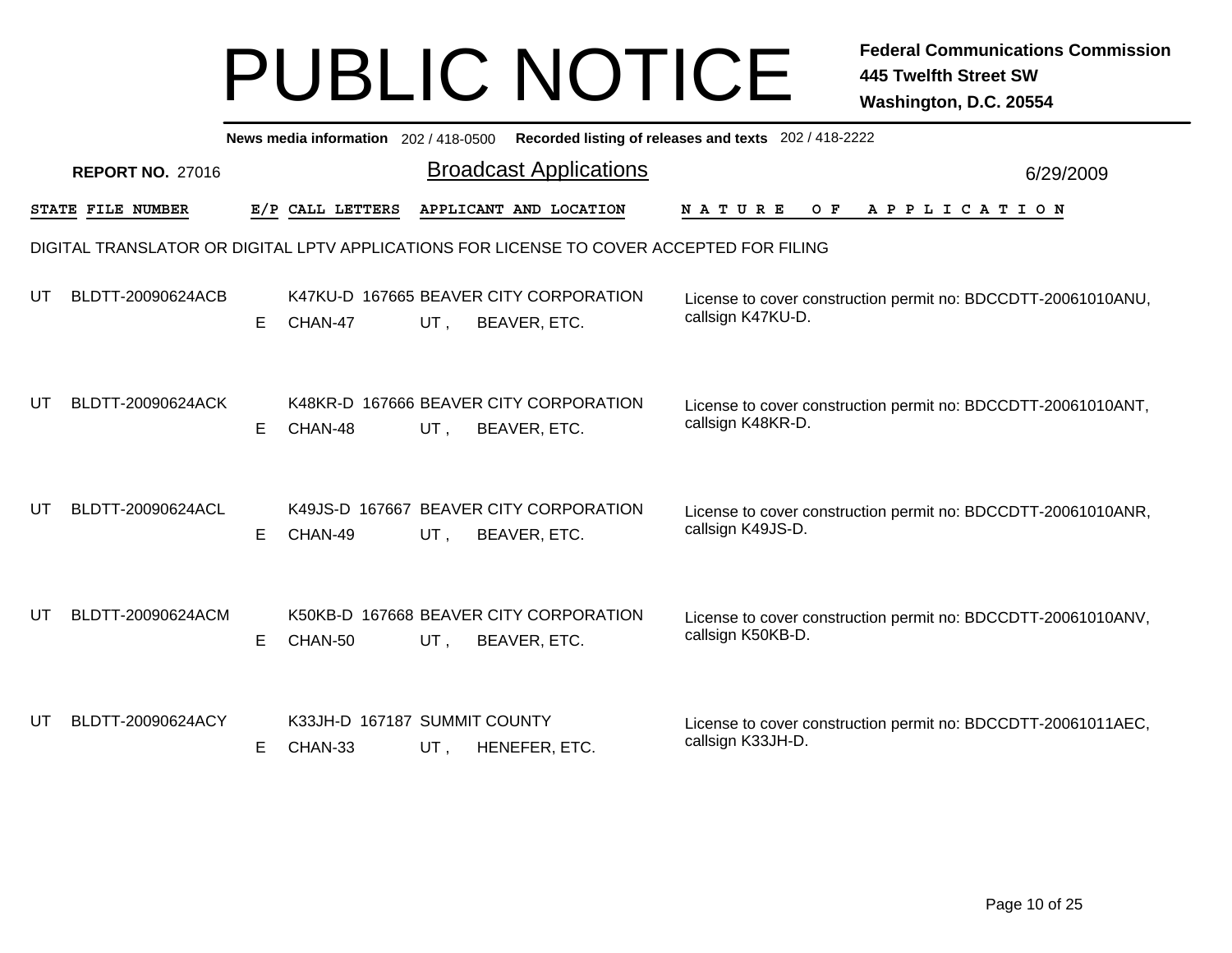|    | News media information 202 / 418-0500 Recorded listing of releases and texts 202 / 418-2222 |    |                                         |     |                                                                                          |                                                                                    |           |  |  |  |  |  |
|----|---------------------------------------------------------------------------------------------|----|-----------------------------------------|-----|------------------------------------------------------------------------------------------|------------------------------------------------------------------------------------|-----------|--|--|--|--|--|
|    | <b>REPORT NO. 27016</b>                                                                     |    |                                         |     | <b>Broadcast Applications</b>                                                            |                                                                                    | 6/29/2009 |  |  |  |  |  |
|    | STATE FILE NUMBER                                                                           |    | E/P CALL LETTERS                        |     | APPLICANT AND LOCATION                                                                   | <b>NATURE</b><br>O F<br>A P P L I C A T I O N                                      |           |  |  |  |  |  |
|    |                                                                                             |    |                                         |     | DIGITAL TRANSLATOR OR DIGITAL LPTV APPLICATIONS FOR LICENSE TO COVER ACCEPTED FOR FILING |                                                                                    |           |  |  |  |  |  |
| UT | BLDTT-20090624ACZ                                                                           | E. | K32IS-D 167186 SUMMIT COUNTY<br>CHAN-32 | UT, | HENEFER, ETC.                                                                            | License to cover construction permit no: BDCCDTT-20071003ADD,<br>callsign K32IS-D. |           |  |  |  |  |  |
| UT | BLDTT-20090624ADA                                                                           | E. | K27JA-D 167191 SUMMIT COUNTY<br>CHAN-27 | UT, | <b>HENEFER &amp; ECHO</b>                                                                | License to cover construction permit no: BDCCDTT-20061011AEG,<br>callsign K27JA-D. |           |  |  |  |  |  |
| UТ | BLDTT-20090624ADB                                                                           | E. | K26IL-D 167190<br>CHAN-26               | UT, | <b>SUMMIT COUNTY</b><br>HENEFER/ECHO                                                     | License to cover construction permit no: BDCCDTT-20061011AEE,<br>callsign K26IL-D. |           |  |  |  |  |  |
| UT | BLDTT-20090624ADC                                                                           | E. | K25KI-D 167189 SUMMIT COUNTY<br>CHAN-25 | UT, | HENEFER, ETC.                                                                            | License to cover construction permit no: BDCCDTT-20071003ADH,<br>callsign K25KI-D. |           |  |  |  |  |  |
| UT | BLDTT-20090624ADD                                                                           | E  | K24HM-D<br>167193<br>CHAN-24            | UT. | <b>SUMMIT COUNTY</b><br><b>HENEFER &amp; ECHO</b>                                        | License to cover construction permit no: BDCCDTT-20061011AEI,<br>callsign K24HM-D. |           |  |  |  |  |  |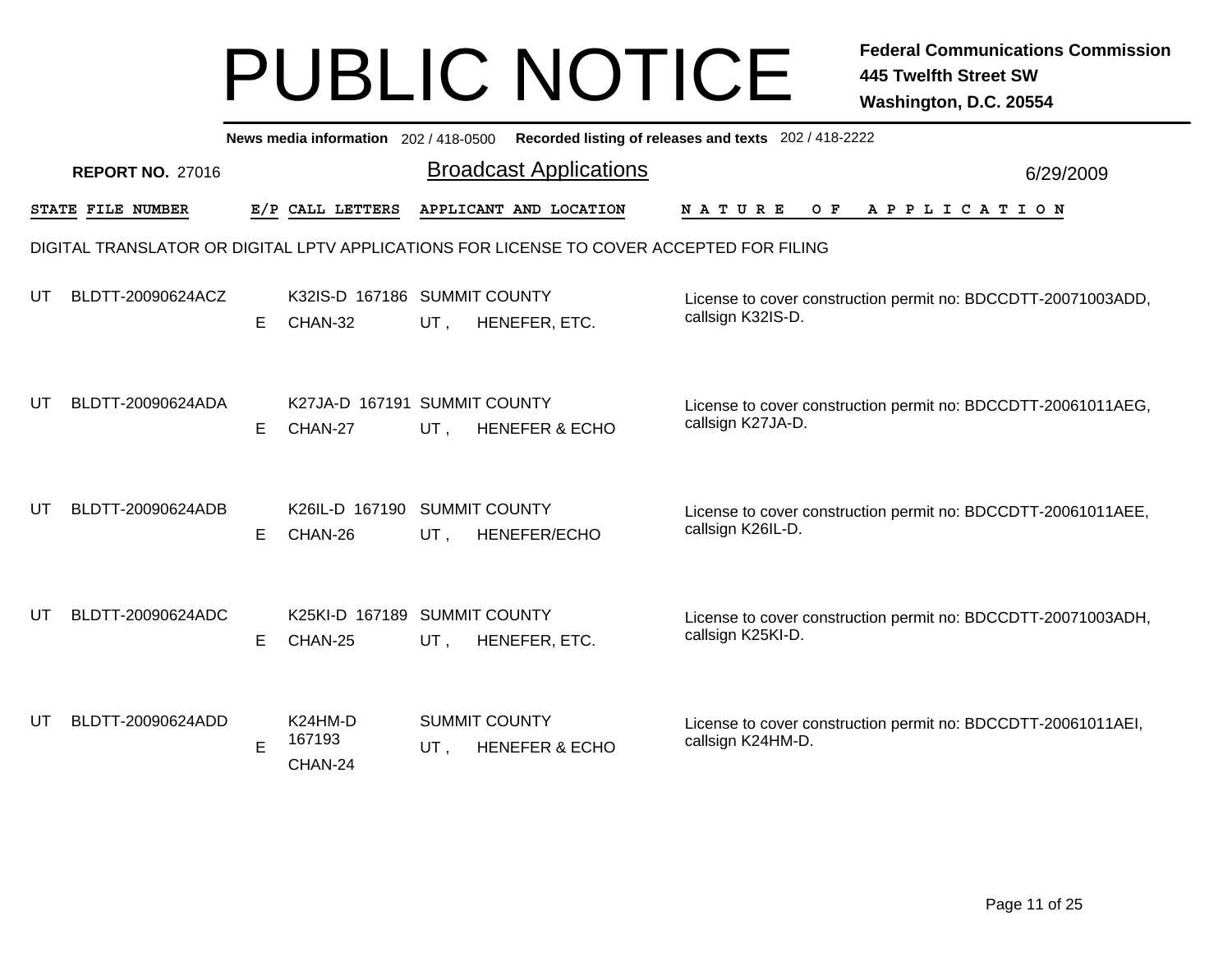|    | News media information 202 / 418-0500<br>Recorded listing of releases and texts 202 / 418-2222 |    |                                         |     |                                                                                          |                                                                                    |           |  |  |  |  |  |
|----|------------------------------------------------------------------------------------------------|----|-----------------------------------------|-----|------------------------------------------------------------------------------------------|------------------------------------------------------------------------------------|-----------|--|--|--|--|--|
|    | <b>REPORT NO. 27016</b>                                                                        |    |                                         |     | <b>Broadcast Applications</b>                                                            |                                                                                    | 6/29/2009 |  |  |  |  |  |
|    | STATE FILE NUMBER                                                                              |    | E/P CALL LETTERS                        |     | APPLICANT AND LOCATION                                                                   | O F<br>A P P L I C A T I O N<br>N A T U R E                                        |           |  |  |  |  |  |
|    |                                                                                                |    |                                         |     | DIGITAL TRANSLATOR OR DIGITAL LPTV APPLICATIONS FOR LICENSE TO COVER ACCEPTED FOR FILING |                                                                                    |           |  |  |  |  |  |
| UT | BLDTL-20090624ADF                                                                              | E. | K23JR-D 167188 SUMMIT COUNTY<br>CHAN-23 | UT, | HENEFER, ETC.                                                                            | License to cover construction permit no: BDCCDTT-20071003ADE,<br>callsign K23JR-D. |           |  |  |  |  |  |
| UT | BLDTT-20090624ADJ                                                                              | E. | K32IU-D 167185 SUMMIT COUNTY<br>CHAN-32 | UT. | <b>WANSHIP</b>                                                                           | License to cover construction permit no: BDCCDTT-20071003ACD,<br>callsign K32IU-D. |           |  |  |  |  |  |
| UT | BLDTT-20090624ADK                                                                              | E. | K30KE-D 167184 SUMMIT COUNTY<br>CHAN-30 | UT, | <b>WANSHIP</b>                                                                           | License to cover construction permit no: BDCCDTT-20071003ADC,<br>callsign K30KE-D. |           |  |  |  |  |  |
| UT | BLDTT-20090624ADL                                                                              | E. | K29HX-D 167183 SUMMIT COUNTY<br>CHAN-29 | UT, | <b>WANSHIP</b>                                                                           | License to cover construction permit no: BDCCDTT-20061010ANN,<br>callsign K29HX-D. |           |  |  |  |  |  |
| UT | BLDTT-20090624ADM                                                                              | E. | K28JR-D 167182 SUMMIT COUNTY<br>CHAN-28 | UT, | <b>WANSHIP</b>                                                                           | License to cover construction permit no: BDCCDTT-20061010ANL,<br>callsign K28JR-D. |           |  |  |  |  |  |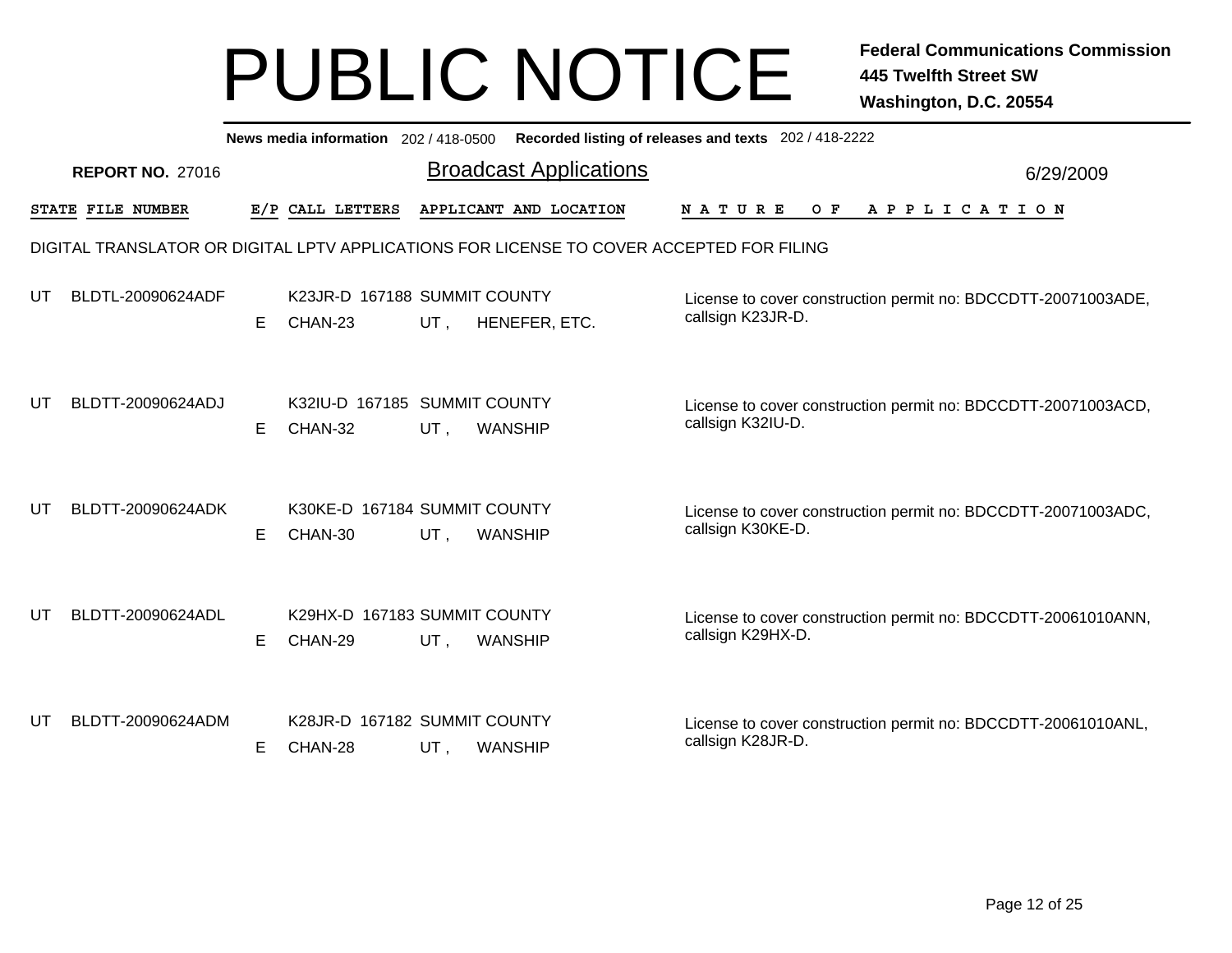|    |                         |    | News media information 202/418-0500     |     |                                                                                          | Recorded listing of releases and texts 202 / 418-2222                              |           |
|----|-------------------------|----|-----------------------------------------|-----|------------------------------------------------------------------------------------------|------------------------------------------------------------------------------------|-----------|
|    | <b>REPORT NO. 27016</b> |    |                                         |     | <b>Broadcast Applications</b>                                                            |                                                                                    | 6/29/2009 |
|    | STATE FILE NUMBER       |    | E/P CALL LETTERS                        |     | APPLICANT AND LOCATION                                                                   | N A T U R E<br>O F<br>A P P L I C A T I O N                                        |           |
|    |                         |    |                                         |     | DIGITAL TRANSLATOR OR DIGITAL LPTV APPLICATIONS FOR LICENSE TO COVER ACCEPTED FOR FILING |                                                                                    |           |
| UT | BLDTT-20090624ADN       | E. | K25KL-D 167181 SUMMIT COUNTY<br>CHAN-25 | UT, | <b>WANSHIP</b>                                                                           | License to cover construction permit no: BDCCDTT-20071003ABW,<br>callsign K25KL-D. |           |
| UT | BLDTT-20090624ADO       | E. | K23IP-D 167180 SUMMIT COUNTY<br>CHAN-23 | UT, | <b>WANSHIP</b>                                                                           | License to cover construction permit no: BDCCDTT-20061010ANK,<br>callsign K23IP-D. |           |
| UТ | BLDTT-20090624ADP       | E. | K21JL-D 167179 SUMMIT COUNTY<br>CHAN-21 | UT, | <b>WANSHIP</b>                                                                           | License to cover construction permit no: BDCCDTT-20071003ADB,<br>callsign K21JL-D. |           |
| UT | BLDTT-20090624ADU       | E. | K25KK-D 167164 SUMMIT COUNTY<br>CHAN-25 | UT, | PEOA, ETC.                                                                               | License to cover construction permit no: BDCCDTT-20071003ACF,<br>callsign K25KK-D. |           |
| UT | BLDTT-20090624ADV       | E. | K21IY-D 167163 SUMMIT COUNTY<br>CHAN-21 | UT, | PEOA, OAKLEY                                                                             | License to cover construction permit no: BDCCDTT-20061010ALV,<br>callsign K21IY-D. |           |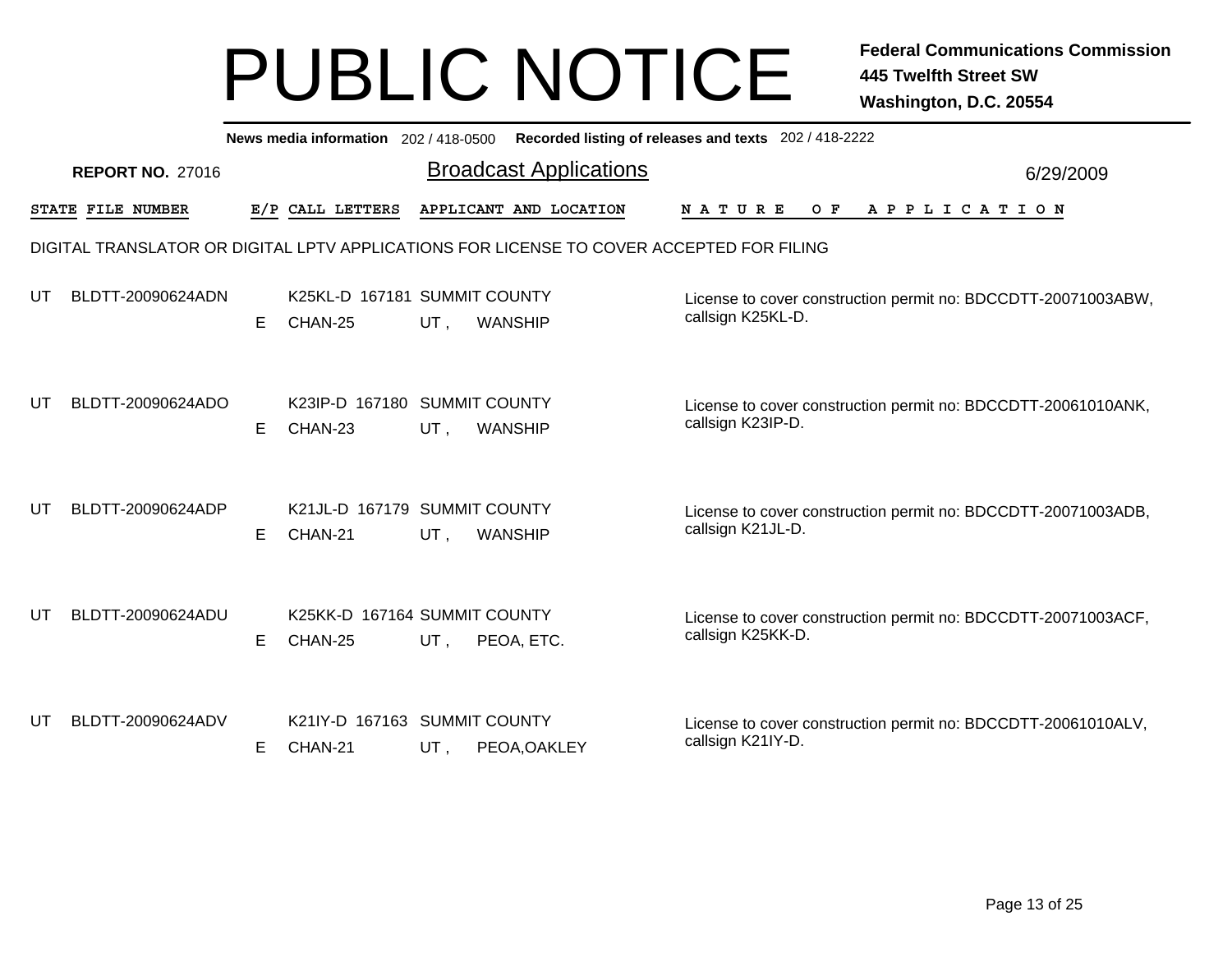|    |                         |    |                                         |        | News media information 202 / 418-0500 Recorded listing of releases and texts 202 / 418-2222 |                                                                                    |           |
|----|-------------------------|----|-----------------------------------------|--------|---------------------------------------------------------------------------------------------|------------------------------------------------------------------------------------|-----------|
|    | <b>REPORT NO. 27016</b> |    |                                         |        | <b>Broadcast Applications</b>                                                               |                                                                                    | 6/29/2009 |
|    | STATE FILE NUMBER       |    | E/P CALL LETTERS                        |        | APPLICANT AND LOCATION                                                                      | <b>NATURE</b><br>OF APPLICATION                                                    |           |
|    |                         |    |                                         |        | DIGITAL TRANSLATOR OR DIGITAL LPTV APPLICATIONS FOR LICENSE TO COVER ACCEPTED FOR FILING    |                                                                                    |           |
| UT | BLDTT-20090624ADW       | E. | K33JG-D 167160 SUMMIT COUNTY<br>CHAN-33 | UT,    | PEOA, OAKLEY                                                                                | License to cover construction permit no: BDCCDTT-20061010ALY,<br>callsign K33JG-D. |           |
| UT | BLDTT-20090624ADX       | E. | K18HV-D 167161 SUMMIT COUNTY<br>CHAN-18 | UT,    | PEOA, OAKLEY                                                                                | License to cover construction permit no: BDCCDTT-20061010ALX,<br>callsign K18HV-D. |           |
| UT | BLDTT-20090624ADY       | E  | K35IS-D 167162 SUMMIT COUNTY<br>CHAN-35 | UT,    | PEOA, OAKLEY                                                                                | License to cover construction permit no: BDCCDTT-20061010ALW,<br>callsign K35IS-D. |           |
| UT | BLDTT-20090624AEB       | E. | K38KD-D 167167 SUMMIT COUNTY<br>CHAN-38 | $UT$ , | <b>WOODLAND &amp; KAMAS</b>                                                                 | License to cover construction permit no: BDCCDTT-20061010AMH,<br>callsign K38KD-D. |           |
| UT | BLDTT-20090624AEC       | Е  | K52JZ-D 167169 SUMMIT COUNTY<br>CHAN-52 | UT,    | <b>WOODLAND &amp; KAMAS</b>                                                                 | License to cover construction permit no: BDCCDTT-20061010AMJ,<br>callsign K52JZ-D. |           |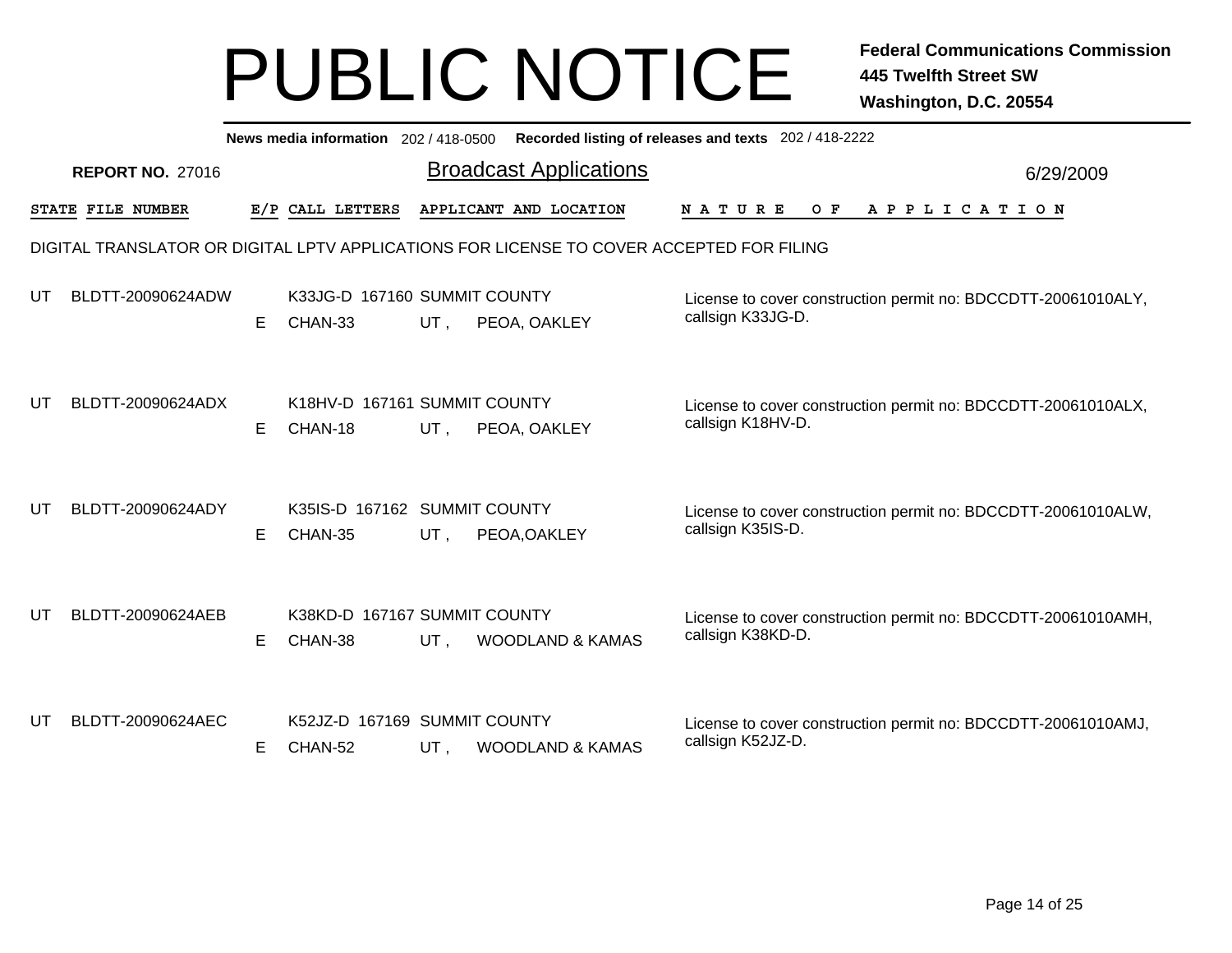|    |                         |    |                                          |        | News media information 202 / 418-0500 Recorded listing of releases and texts 202 / 418-2222 |                                                                                    |           |
|----|-------------------------|----|------------------------------------------|--------|---------------------------------------------------------------------------------------------|------------------------------------------------------------------------------------|-----------|
|    | <b>REPORT NO. 27016</b> |    |                                          |        | <b>Broadcast Applications</b>                                                               |                                                                                    | 6/29/2009 |
|    | STATE FILE NUMBER       |    | E/P CALL LETTERS                         |        | APPLICANT AND LOCATION                                                                      | <b>NATURE</b><br>O F<br>A P P L I C A T I O N                                      |           |
|    |                         |    |                                          |        | DIGITAL TRANSLATOR OR DIGITAL LPTV APPLICATIONS FOR LICENSE TO COVER ACCEPTED FOR FILING    |                                                                                    |           |
| UT | BLDTT-20090624AED       | Е  | K36IS-D 167168 SUMMIT COUNTY<br>CHAN-36  | UT,    | <b>WOODLAND &amp; KAMAS</b>                                                                 | License to cover construction permit no: BDCCDTT-20061010AMI,<br>callsign K36IS-D. |           |
| UT | BLDTT-20090624AEE       | E. | K34JC-D 167165 SUMMIT COUNTY<br>CHAN-34  | UT,    | <b>WOODLAND &amp; KAMAS</b>                                                                 | License to cover construction permit no: BDCCDTT-20061010AMG,<br>callsign K34JC-D. |           |
| UT | BLDTT-20090624AEF       | E. | K30KF-D 167166 SUMMIT COUNTY<br>CHAN-30  | $UT$ , | WOODLAND & KAMAS                                                                            | License to cover construction permit no: BDCCDTT-20071003ACX,<br>callsign K30KF-D. |           |
| UT | BLDTT-20090624AEG       | E  | K24IG-D 167170 SUMMIT COUNTY<br>CHAN-24  | UT,    | <b>WOODLAND</b>                                                                             | License to cover construction permit no: BDCCDTT-20071003ACY,<br>callsign K24IG-D. |           |
| UT | BLDTT-20090624AEH       | E  | K26IK-D 167998 WASATCH COUNTY<br>CHAN-26 | UT,    | <b>HEBER &amp; MIDWAY</b>                                                                   | License to cover construction permit no: BDCCDTT-20061010ADP,<br>callsign K26IK-D. |           |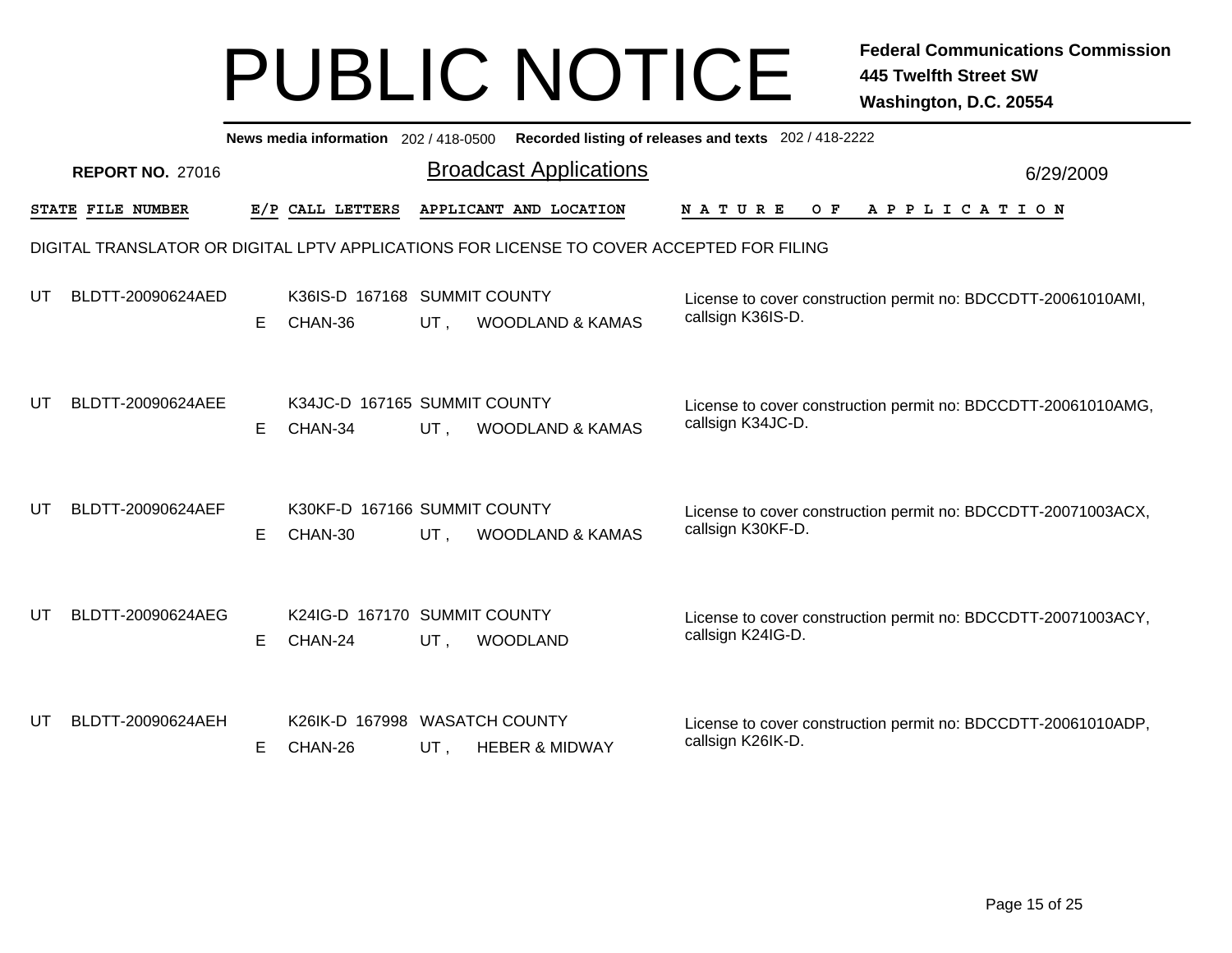|     |                                                                  |    |                                          |     |                                                                                          | News media information 202 / 418-0500 Recorded listing of releases and texts 202 / 418-2222 |           |
|-----|------------------------------------------------------------------|----|------------------------------------------|-----|------------------------------------------------------------------------------------------|---------------------------------------------------------------------------------------------|-----------|
|     | <b>REPORT NO. 27016</b>                                          |    |                                          |     | <b>Broadcast Applications</b>                                                            |                                                                                             | 6/29/2009 |
|     | STATE FILE NUMBER                                                |    | E/P CALL LETTERS                         |     | APPLICANT AND LOCATION                                                                   | NATURE<br>O F<br>APPLICATION                                                                |           |
|     |                                                                  |    |                                          |     | DIGITAL TRANSLATOR OR DIGITAL LPTV APPLICATIONS FOR LICENSE TO COVER ACCEPTED FOR FILING |                                                                                             |           |
| UT  | BLDTT-20090624AEI                                                | E. | K46JD-D 167997 WASATCH COUNTY<br>CHAN-46 | UT, | HEBER/MIDWAY                                                                             | License to cover construction permit no: BDCCDTT-20061010ADU,<br>callsign K46JD-D.          |           |
| UT  | BLDTT-20090624AEJ                                                | E. | K44IQ-D 167996 WASATCH COUNTY<br>CHAN-44 | UT, | HEBER/MIDWAY                                                                             | License to cover construction permit no: BDCCDTT-20061010ADQ,<br>callsign K44IQ-D.          |           |
| UT  | BLDTT-20090624AEK                                                | E. | K40JG-D 167995 WASATCH COUNTY<br>CHAN-40 | UT, | <b>HEBER &amp; MIDWAY</b>                                                                | License to cover construction permit no: BDCCDTT-20061010ADS,<br>callsign K40JG-D.          |           |
| UT  | BLDTT-20090624AEL                                                | E. | K29IL-D 167994 WASATCH COUNTY<br>CHAN-29 | UT. | HEBER CITY, ETC.                                                                         | License to cover construction permit no: BDCCDTT-20071003ADM,<br>callsign K29IL-D.          |           |
|     | DIGITAL TV APPLICATIONS FOR LICENSE TO COVER ACCEPTED FOR FILING |    |                                          |     |                                                                                          |                                                                                             |           |
| OR. | BLCDT-20090612AJB                                                | E. | KPXG-DT 5801<br>CHAN-22                  | OR, | ION MEDIA PORTLAND LICENSE,<br>INC., DEBTOR-IN-POSSESSION<br><b>SALEM</b>                | License to cover construction permit no: BPCDT-20080305ABK,<br>callsign KPXG-TV.            |           |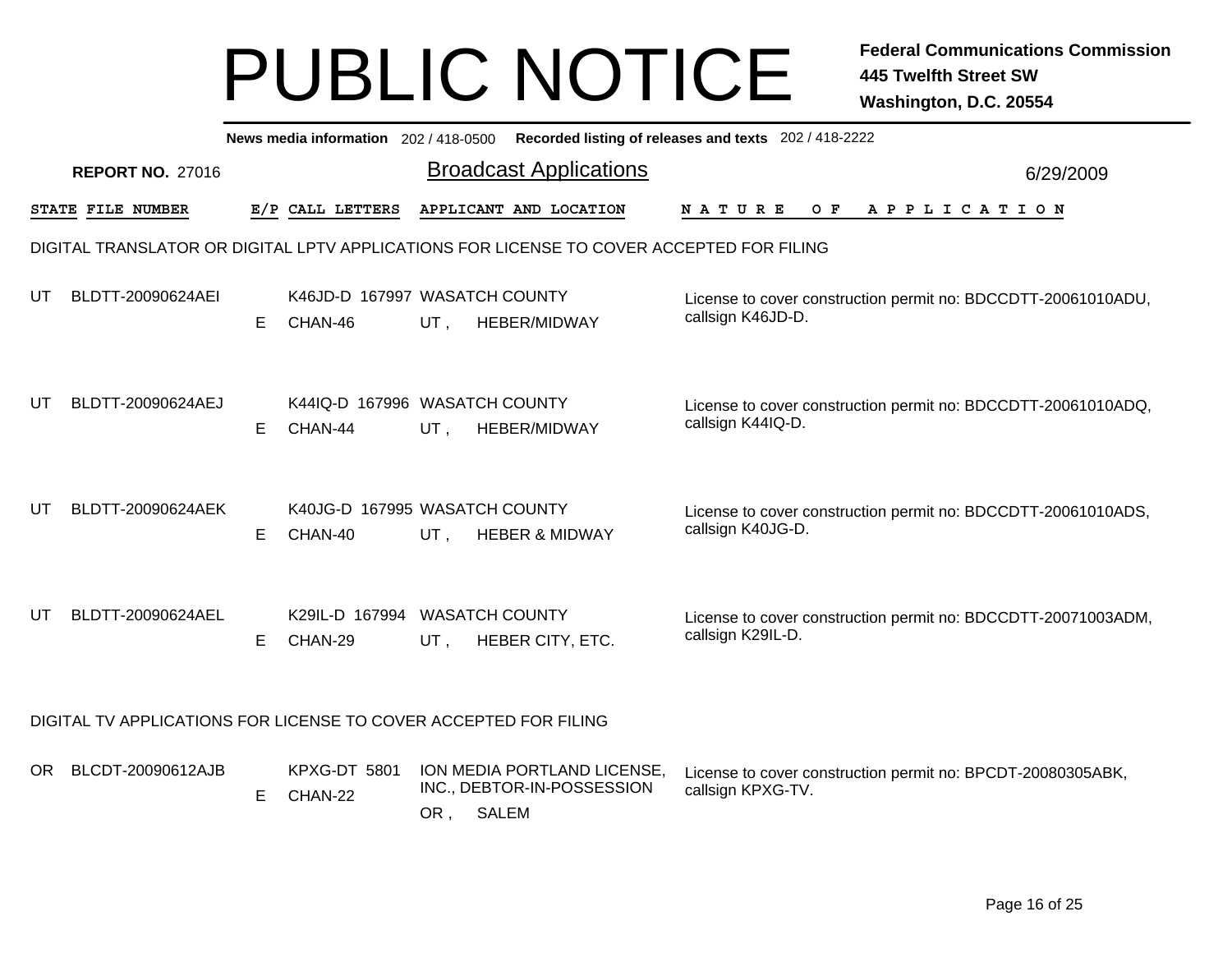|           |                         |    |                                    | News media information 202/418-0500 Recorded listing of releases and texts 202/418-2222 |                                                                                  |           |
|-----------|-------------------------|----|------------------------------------|-----------------------------------------------------------------------------------------|----------------------------------------------------------------------------------|-----------|
|           | <b>REPORT NO. 27016</b> |    |                                    | <b>Broadcast Applications</b>                                                           |                                                                                  | 6/29/2009 |
|           | STATE FILE NUMBER       |    | E/P CALL LETTERS                   | APPLICANT AND LOCATION                                                                  | APPLICATION<br>N A T U R E<br>O F                                                |           |
|           |                         |    |                                    | DIGITAL TV APPLICATIONS FOR LICENSE TO COVER ACCEPTED FOR FILING                        |                                                                                  |           |
| TX        | BLCDT-20090612AJT       | E  | <b>KWWT-DT</b><br>84410<br>CHAN-30 | WINSTAR ODESSA, INC<br><b>ODESSA</b><br>$TX$ ,                                          | License to cover construction permit no: BPCDT-20080821ADJ,<br>callsign KWWT.    |           |
| NC.       | BLCDT-20090617AAJ       | E  | <b>WFXI-DT 37982</b><br>CHAN-8     | ESTEEM BROADCASTING OF<br>NORTH CAROLINA LLC<br>MOREHEAD CITY<br>NC,                    | License to cover construction permit no: BPCDT-20080529AJD,<br>callsign WFXI.    |           |
| IA        | BLCDT-20090618ACR       | E. | <b>WOI-DT 8661</b><br>CHAN-5       | CAPITAL COMMUNICATIONS<br>COMPANY, INC.<br><b>AMES</b><br>$IA$ ,                        | License to cover construction permit no: BPCDT-20080620ABC,<br>callsign WOI-DT.  |           |
| <b>NE</b> | BLCDT-20090618ACT       | Е  | CHAN-8                             | KLKN-DT 11264 CITADEL COMMUNICATIONS,<br><b>LLC</b><br><b>LINCOLN</b><br>NE,            | License to cover construction permit no: BMPCDT-20080620ABI,<br>callsign KLKN.   |           |
| IA        | BLCDT-20090618ACV       | Е  | CHAN-9                             | KCAU-DT 11265 CITADEL COMMUNICATIONS<br>COMPANY, LTD.<br><b>SIOUX CITY</b><br>IA,       | License to cover construction permit no: BPCDT-20080620ABJ,<br>callsign KCAU-TV. |           |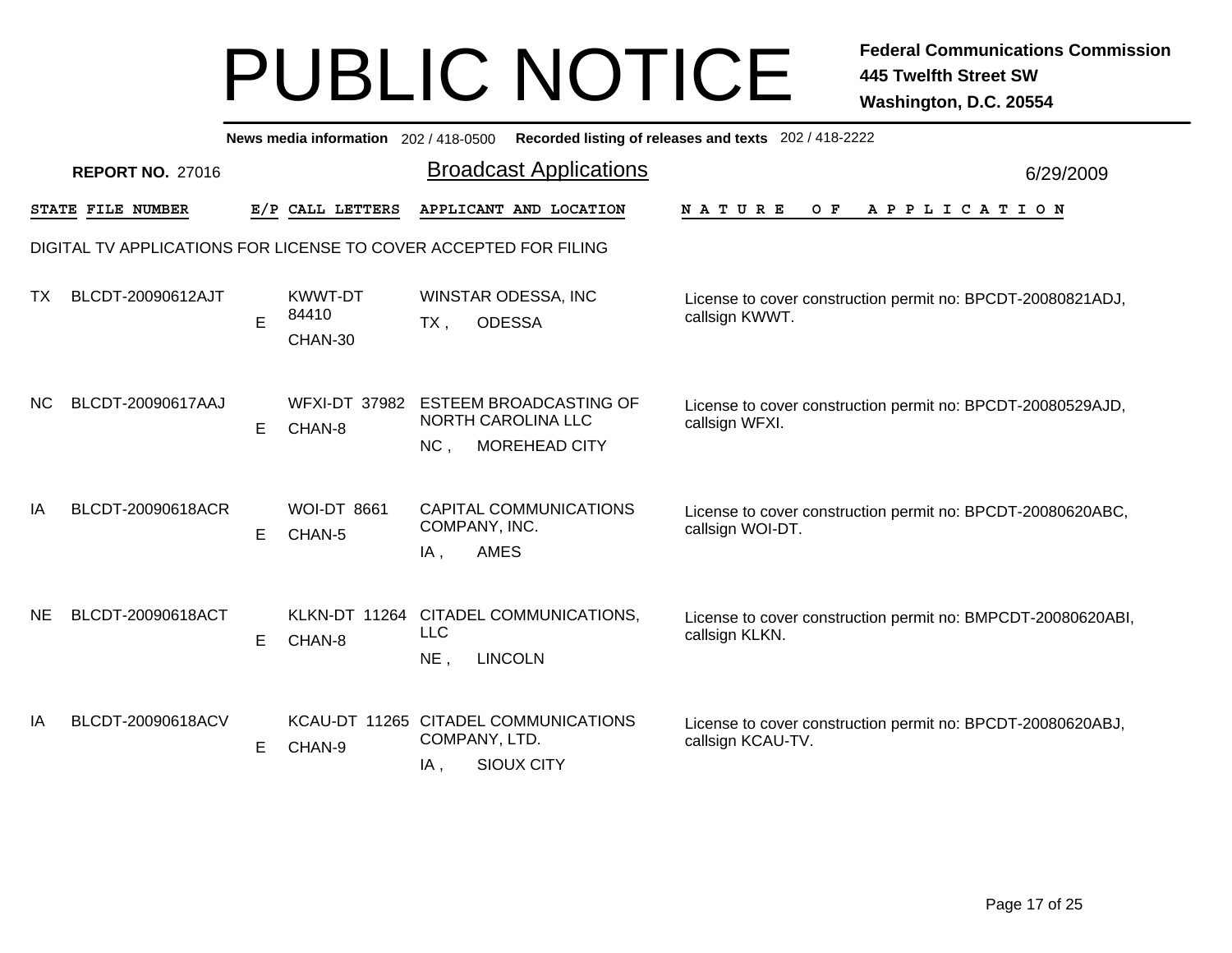|    |                         |    | News media information 202 / 418-0500 | Recorded listing of releases and texts 202 / 418-2222                                                                                                                   |           |
|----|-------------------------|----|---------------------------------------|-------------------------------------------------------------------------------------------------------------------------------------------------------------------------|-----------|
|    | <b>REPORT NO. 27016</b> |    |                                       | <b>Broadcast Applications</b>                                                                                                                                           | 6/29/2009 |
|    | STATE FILE NUMBER       |    | E/P CALL LETTERS                      | APPLICANT AND LOCATION<br>N A T U R E<br>$O$ F<br>A P P L I C A T I O N                                                                                                 |           |
|    |                         |    |                                       | DIGITAL TV APPLICATIONS FOR LICENSE TO COVER ACCEPTED FOR FILING                                                                                                        |           |
| ΙL | BLCDT-20090618ACW       | Е  | CHAN-4                                | WHBF-DT 13950 CORONET COMMUNICATIONS<br>License to cover construction permit no: BPCDT-20080620ABL,<br><b>COMPANY</b><br>callsign WHBF-TV.<br><b>ROCK ISLAND</b><br>IL, |           |
| IN | BLCDT-20090623ACJ       | E. | CHAN-25                               | WRTV-DT 40877 MCGRAW-HILL BROADCASTING<br>License to cover construction permit no: BPCDT-20080619AJC,<br>COMPANY, INC.<br>callsign WRTV.<br><b>INDIANAPOLIS</b><br>IN,  |           |
| ΤN | BLCDT-20090624ABO       | Е  | WKRN-DT 73188 WKRN, G.P.,<br>CHAN-27  | License to cover construction permit no: BMPCDT-20090116ABI,<br>DEBTOR-IN-POSSESSION<br>callsign WKRN-TV.<br><b>NASHVILLE</b><br>$TN$ ,                                 |           |
| CA | BLEDT-20090624ABV       | Е  | KQET-DT 8214<br>CHAN-25               | NORTHERN CALIFORNIA PUBLIC<br>License to cover construction permit no: BPEDT-20080314ACH,<br>BROADCASTING, INC.<br>callsign KQET.<br><b>WATSONVILLE</b><br>CA,          |           |
| MI | BLCDT-20090624ABW       | Е  | <b>WDIV-DT 53114</b><br>CHAN-45       | POST-NEWSWEEK STATIONS,<br>License to cover construction permit no: BPCDT-20080620AFZ,<br>MICHIGAN, INC.<br>callsign WDIV-TV.<br><b>DETROIT</b><br>MI,                  |           |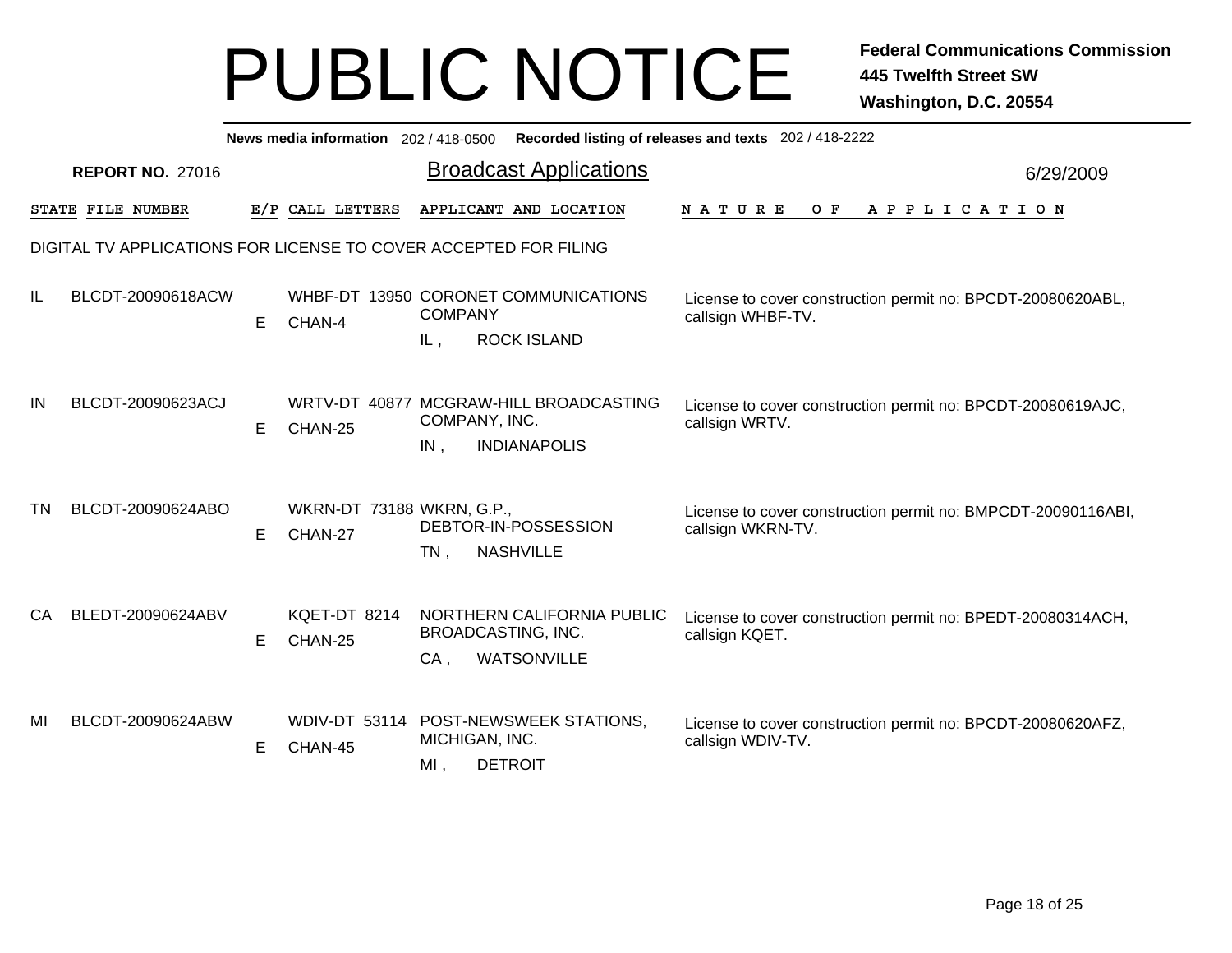|           |                                                                  |    |                               |                       | News media information 202 / 418-0500 Recorded listing of releases and texts 202 / 418-2222 |                                                                               |           |
|-----------|------------------------------------------------------------------|----|-------------------------------|-----------------------|---------------------------------------------------------------------------------------------|-------------------------------------------------------------------------------|-----------|
|           | <b>REPORT NO. 27016</b>                                          |    |                               |                       | <b>Broadcast Applications</b>                                                               |                                                                               | 6/29/2009 |
|           | STATE FILE NUMBER                                                |    | E/P CALL LETTERS              |                       | APPLICANT AND LOCATION                                                                      | NATURE OF APPLICATION                                                         |           |
|           | DIGITAL TV APPLICATIONS FOR LICENSE TO COVER ACCEPTED FOR FILING |    |                               |                       |                                                                                             |                                                                               |           |
| SC        | BLCDT-20090624ABZ                                                | E. | WIS-DT 13990<br>CHAN-10       | SC <sub>1</sub>       | WIS LICENSE SUBSIDIARY, LLC<br><b>COLUMBIA</b>                                              | License to cover construction permit no: BMPCDT-20090304ADP,<br>callsign WIS. |           |
|           | FM STATION APPLICATIONS FOR LICENSE TO COVER ACCEPTED FOR FILING |    |                               |                       |                                                                                             |                                                                               |           |
|           | NH BLED-20090624ACN                                              | E  | WANH 122150<br>91.5 MHZ       | RADIO, INC.<br>$NH$ , | NEW HAMPSHIRE GOSPEL<br><b>MEREDITH</b>                                                     | License to cover.                                                             |           |
| NM -      | BLED-20090624AEO                                                 | E. | <b>KQLV 59067</b><br>90.7 MHZ | NM,                   | <b>EDUCATIONAL MEDIA</b><br><b>FOUNDATION</b><br><b>SANTA FE</b>                            | License to cover.                                                             |           |
|           |                                                                  |    |                               |                       | FM TRANSLATOR APPLICATIONS FOR LICENSE TO COVER ACCEPTED FOR FILING                         |                                                                               |           |
| <b>TX</b> | BLFT-20090624ADI                                                 | E  | K262AN 154961<br>100.5 MHZ    | INC.<br>TX,           | EDGEWATER BROADCASTING,<br><b>ALICE</b>                                                     | License to cover.                                                             |           |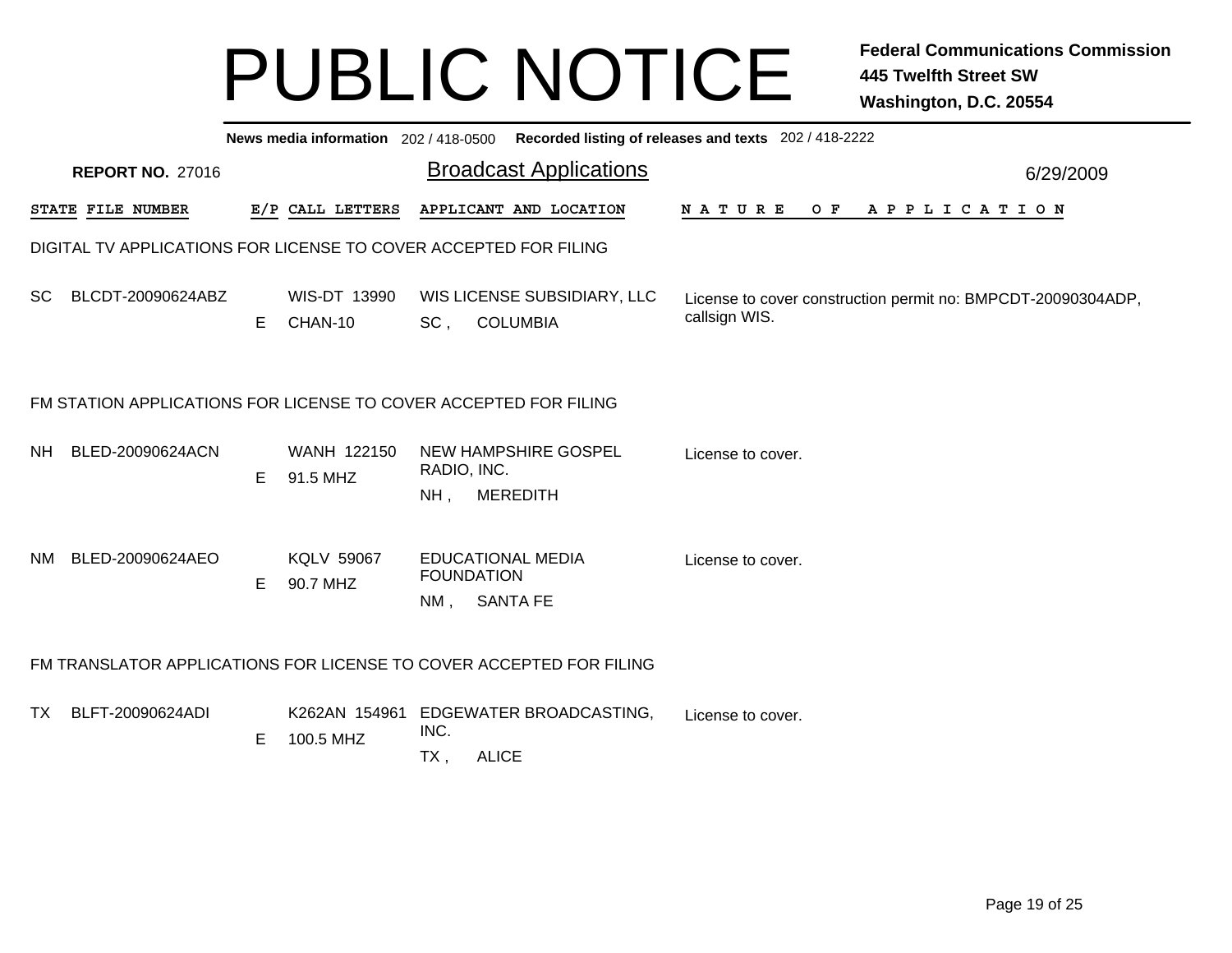|    |                   |                         |    |                                             |                          |                                                                        | News media information 202/418-0500 Recorded listing of releases and texts 202/418-2222                                         |           |
|----|-------------------|-------------------------|----|---------------------------------------------|--------------------------|------------------------------------------------------------------------|---------------------------------------------------------------------------------------------------------------------------------|-----------|
|    |                   | <b>REPORT NO. 27016</b> |    |                                             |                          | <b>Broadcast Applications</b>                                          |                                                                                                                                 | 6/29/2009 |
|    | STATE FILE NUMBER |                         |    | E/P CALL LETTERS                            |                          | APPLICANT AND LOCATION                                                 | N A T U R E<br>OF APPLICATION                                                                                                   |           |
|    |                   |                         |    |                                             |                          | FM TRANSLATOR APPLICATIONS FOR LICENSE TO COVER ACCEPTED FOR FILING    |                                                                                                                                 |           |
|    |                   | WA BLFT-20090624ADS     | E. | K203EN 143119 EDUCATIONAL MEDIA<br>88.5 MHZ | <b>FOUNDATION</b><br>WA, | <b>ELLENSBURG</b>                                                      | License to cover.                                                                                                               |           |
|    |                   |                         |    |                                             |                          | FM TRANSLATOR APPLICATIONS FOR LICENSE TO COVER APPLICATION REINSTATED |                                                                                                                                 |           |
| CA |                   | BLFT-19910515TA         | P  | K221DK 74394<br>92.1 MHZ                    | SERVICES CORP.           | YOSEMITE CONCESSION                                                    | LIC TO COVER CP (BPFT-901228TD) WHICH AUTHORIZED NEW<br><b>STATION</b>                                                          |           |
|    |                   |                         |    |                                             | CA,                      | YOSEMITE VILLAGE, ET                                                   | License cancelled, and callsign deleted by letter dated 5-26-09<br>1800B3-KAW<br>License application reinstated. No letter sent |           |
| CA |                   | BLFT-19910515TB         | P  | K240CE 74395<br>95.9 MHZ                    | SERVICES CORP.           | YOSEMITE CONCESSION                                                    | LIC TO COVER CP (BPFT-901228TB) WHICH AUTHORIZED NEW<br><b>STATION</b>                                                          |           |
|    |                   |                         |    |                                             | CA.                      | YOSEMITE VILLAGE, ET                                                   | License cancelled, and callsign deleted by letter dated 5-26-09<br>1800B3-KAW<br>License application reinstated. No letter sent |           |
| CA |                   | BLFT-19910515TD         | P  | K228DE 74393<br>93.5 MHZ                    | SERVICES CORP.           | YOSEMITE CONCESSION                                                    | LIC TO COVER CP (BPFT-901228TC) WHICH AUTHORIZED NEW<br><b>STATION</b>                                                          |           |
|    |                   |                         |    |                                             | $CA$ ,                   | YOSEMITE VILLAGE                                                       | License cancelled, and callsign deleted by letter dated 5-26-09<br>1800B3-KAW<br>License application reinstated. No letter sent |           |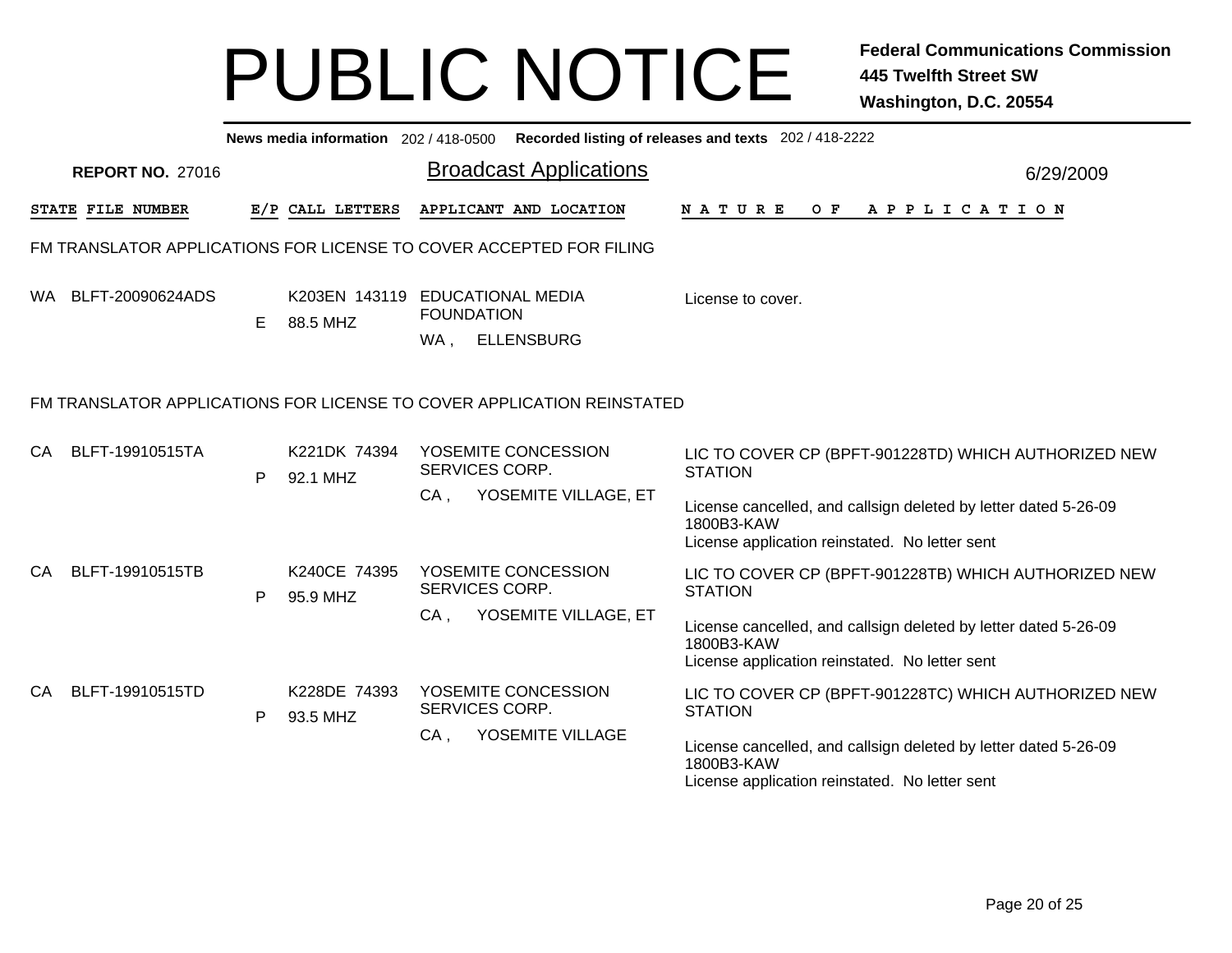|     |                          |    |                               |                               | News media information 202/418-0500 Recorded listing of releases and texts 202/418-2222 |                                                                                 |  |
|-----|--------------------------|----|-------------------------------|-------------------------------|-----------------------------------------------------------------------------------------|---------------------------------------------------------------------------------|--|
|     | <b>REPORT NO. 27016</b>  |    |                               | <b>Broadcast Applications</b> | 6/29/2009                                                                               |                                                                                 |  |
|     | <b>STATE FILE NUMBER</b> |    | E/P CALL LETTERS              |                               | APPLICANT AND LOCATION                                                                  | <b>NATURE</b><br>O F<br>A P P L I C A T I O N                                   |  |
|     |                          |    |                               |                               | TV TRANSLATOR OR LPTV STATION APPLICATIONS FOR LICENSE TO COVER ACCEPTED FOR FILING     |                                                                                 |  |
| UT  | BLTTV-20090624ADT        | E. | K06OV 129950<br>CHAN-6        | UT .                          | <b>SUMMIT COUNTY</b><br>PEOA AND OAKLEY                                                 | License to cover construction permit no: BNPTTV-20000828BDZ,<br>callsign K06OV. |  |
|     |                          |    |                               |                               | AM STATION APPLICATIONS FOR MINOR AMENDMENT TO A CONSTRUCTION PERMIT RECEIVED           |                                                                                 |  |
| LA  | BNP-20070926AKE          | Е  | NEW 160918<br>1340 KHZ        | RAMS I<br>$LA$ ,              | <b>VIDALIA</b>                                                                          | Engineering Amendment filed 06/24/2009                                          |  |
| FL. | BP-20090102ACI           | E. | <b>WMGG 67135</b><br>1470 KHZ | FL,                           | <b>GENESIS COMMUNICATIONS OF</b><br>TAMPA BAY, INC.<br><b>DUNEDIN</b>                   | Engineering Amendment filed 06/24/2009                                          |  |
| AR  | BMP-20090610ACF          | E  | NEW 161393<br>1190 KHZ        | AR,                           | JOEL J. KINLOW<br>PINE BLUFF                                                            | Engineering Amendment filed 06/24/2009                                          |  |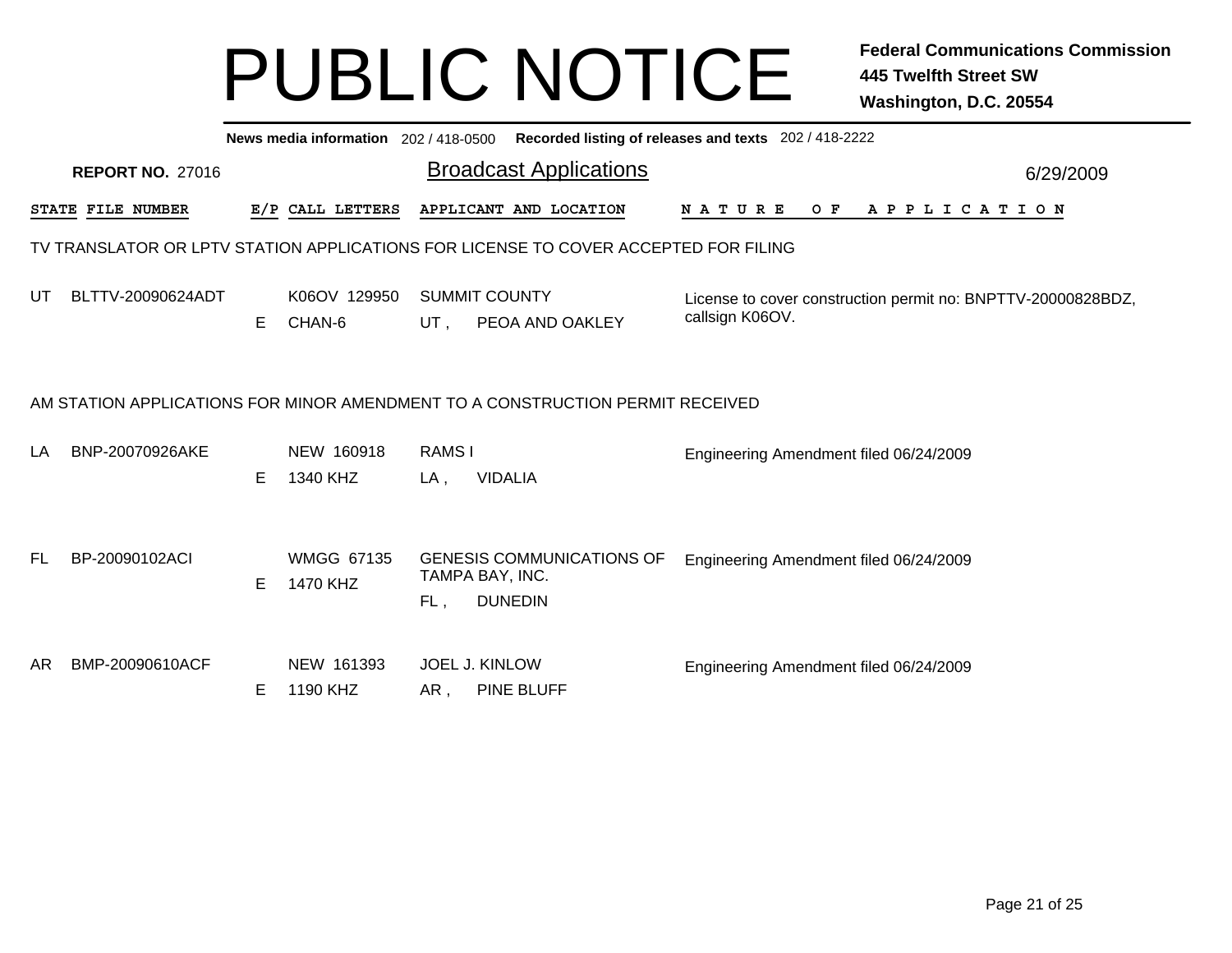|     |                                                                                        |    |                                      |                                                   | News media information 202 / 418-0500 Recorded listing of releases and texts 202 / 418-2222 |                                                       |  |  |  |  |                |  |           |
|-----|----------------------------------------------------------------------------------------|----|--------------------------------------|---------------------------------------------------|---------------------------------------------------------------------------------------------|-------------------------------------------------------|--|--|--|--|----------------|--|-----------|
|     | <b>REPORT NO. 27016</b>                                                                |    |                                      |                                                   | <b>Broadcast Applications</b>                                                               |                                                       |  |  |  |  |                |  | 6/29/2009 |
|     | STATE FILE NUMBER                                                                      |    | E/P CALL LETTERS                     |                                                   | APPLICANT AND LOCATION                                                                      | N A T U R E                                           |  |  |  |  | OF APPLICATION |  |           |
|     | FM STATION APPLICATIONS FOR MINOR AMENDMENT TO A CONSTRUCTION PERMIT RECEIVED          |    |                                      |                                                   |                                                                                             |                                                       |  |  |  |  |                |  |           |
| AZ  | BPH-20080102ABU                                                                        | E. | KWCX-FM 72659 KZLZ, LLC<br>104.9 MHZ | $AZ$ ,<br><b>WILLCOX</b>                          |                                                                                             | Engineering Amendment filed 06/24/2009                |  |  |  |  |                |  |           |
| KY. | BMPED-20090129AAV                                                                      | E. | <b>WNFC 175623</b><br>91.7 MHZ       | FM 90.1, INC.<br>PADUCAH<br>KY,                   |                                                                                             | Engineering Amendment filed 06/24/2009                |  |  |  |  |                |  |           |
|     | FM STATION APPLICATIONS FOR MINOR CHANGE TO A LICENSED FACILITY ACCEPTED FOR FILING    |    |                                      |                                                   |                                                                                             |                                                       |  |  |  |  |                |  |           |
| IL  | BPH-20090609ACR                                                                        | Е  | <b>WDML 70468</b><br>106.9 MHZ       | <b>ILLINOIS</b><br>IL,                            | VOLUNTEER BROADCASTING OF<br><b>WOODLAWN</b>                                                | Minor change in licensed facilities.                  |  |  |  |  |                |  |           |
|     | FM TRANSLATOR APPLICATIONS FOR MINOR CHANGE TO A LICENSED FACILITY ACCEPTED FOR FILING |    |                                      |                                                   |                                                                                             |                                                       |  |  |  |  |                |  |           |
| FL. | BPFT-20090624AAQ                                                                       | E. | W247AJ 84364<br>97.7 MHZ             | <b>BIBLE BROADCASTING</b><br>NETWORK, INC.<br>FL, | <b>PALM COAST</b>                                                                           | Minor change in licensed facilities, callsign W247AJ. |  |  |  |  |                |  |           |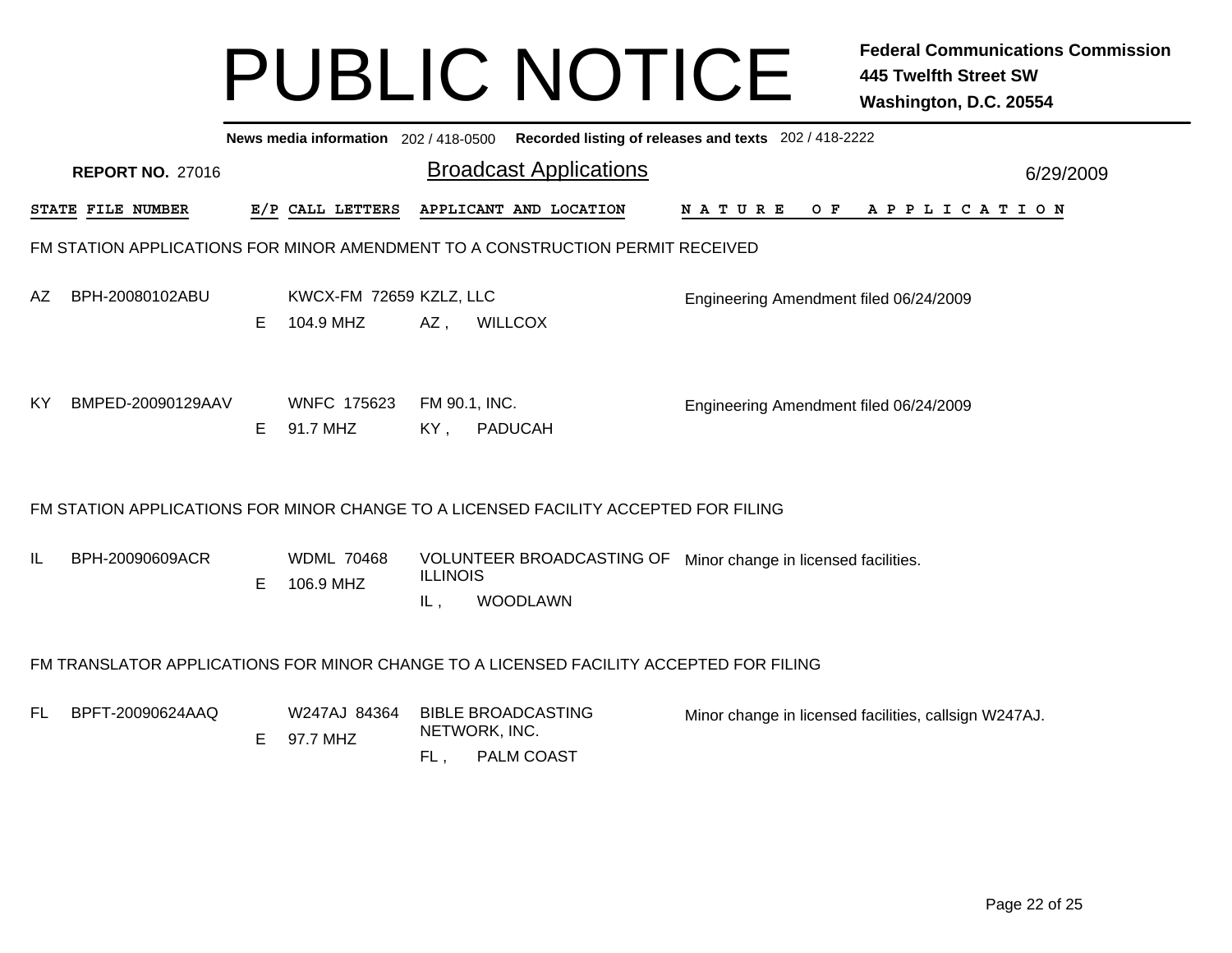|           |                         |    | News media information 202 / 418-0500   |                |                                                                                        | Recorded listing of releases and texts 202 / 418-2222 |           |
|-----------|-------------------------|----|-----------------------------------------|----------------|----------------------------------------------------------------------------------------|-------------------------------------------------------|-----------|
|           | <b>REPORT NO. 27016</b> |    |                                         |                | <b>Broadcast Applications</b>                                                          |                                                       | 6/29/2009 |
|           | STATE FILE NUMBER       |    | E/P CALL LETTERS                        |                | APPLICANT AND LOCATION                                                                 | NATURE<br>O F<br>APPLICATION                          |           |
|           |                         |    |                                         |                | FM TRANSLATOR APPLICATIONS FOR MINOR CHANGE TO A LICENSED FACILITY ACCEPTED FOR FILING |                                                       |           |
| <b>SC</b> | BPFT-20090624AAR        | E. | W243AG 76179<br>96.1 MHZ                | SC,            | <b>BIBLE BROADCASTING</b><br>NETWORK, INC.<br>ORANGEBURG                               | Minor change in licensed facilities, callsign W243AG. |           |
| МS        | BPFT-20090624ADE        | Е  | W262BW 77029<br>89.7 MHZ                | MS,            | RADIO ASSIST MINISTRY, INC.<br><b>BILOXI</b>                                           | Minor change in licensed facilities, callsign W262BW. |           |
| AL        | BPFT-20090624ADZ        | Е  | 101.1 MHZ                               | INC.<br>$AL$ , | W264AV 150814 EDGEWATER BROADCASTING,<br><b>ATHENS</b>                                 | Minor change in licensed facilities, callsign W264AV. |           |
| MI        | BPFT-20090624AEQ        | E. | W285DY 150643 CRAIG BOWMAN<br>104.9 MHZ | $MI$ ,         | <b>LUDINGTON</b>                                                                       | Minor change in licensed facilities, callsign W285DY. |           |
|           |                         |    |                                         |                | AM STATION APPLICATIONS FOR MODIFICATION OF LICENSE ACCEPTED FOR FILING                |                                                       |           |
| MТ        | BML-20090616ACR         | P  | <b>KBUL 16772</b><br>970 KHZ            | MT,            | <b>GAP BROADCASTING BILLINGS</b><br>LICENSE, LLC<br><b>BILLINGS</b>                    | License to modify.                                    |           |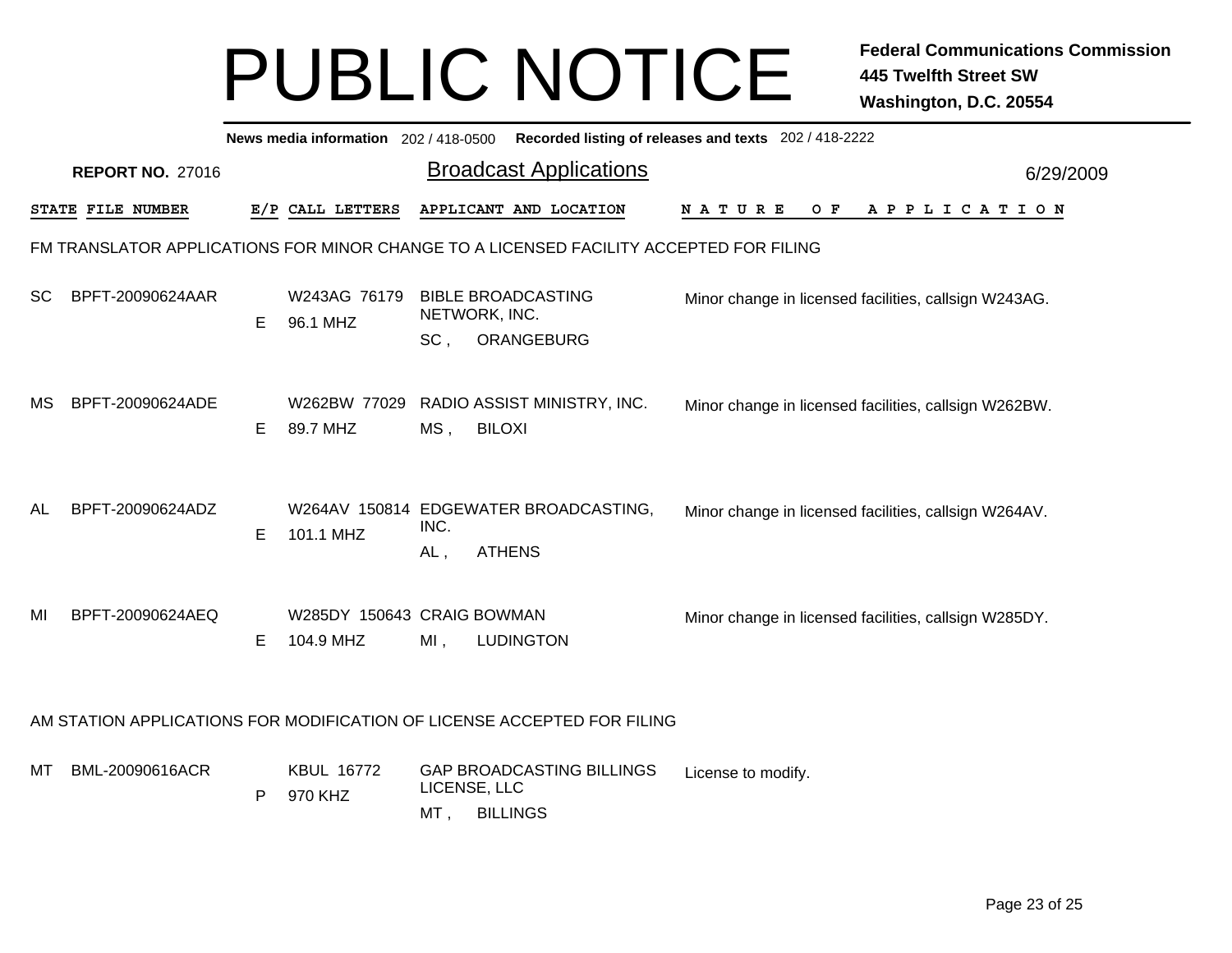|           |                                                            |    |                               |                          | News media information 202/418-0500 Recorded listing of releases and texts 202/418-2222 |                     |  |  |  |                |  |  |           |
|-----------|------------------------------------------------------------|----|-------------------------------|--------------------------|-----------------------------------------------------------------------------------------|---------------------|--|--|--|----------------|--|--|-----------|
|           | <b>REPORT NO. 27016</b>                                    |    |                               |                          | <b>Broadcast Applications</b>                                                           |                     |  |  |  |                |  |  | 6/29/2009 |
|           | STATE FILE NUMBER                                          |    | E/P CALL LETTERS              |                          | APPLICANT AND LOCATION                                                                  | N A T U R E         |  |  |  | OF APPLICATION |  |  |           |
|           |                                                            |    |                               |                          | AM STATION APPLICATIONS FOR MODIFICATION OF LICENSE ACCEPTED FOR FILING                 |                     |  |  |  |                |  |  |           |
| ND.       | BML-20090616ACS                                            | P  | <b>KWTL 69201</b><br>1370 KHZ | ND,                      | <b>REAL PRESENCE RADIO</b><br><b>GRAND FORKS</b>                                        | License to modify.  |  |  |  |                |  |  |           |
|           | FM TRANSLATOR APPLICATIONS FOR RENEWAL ACCEPTED FOR FILING |    |                               |                          |                                                                                         |                     |  |  |  |                |  |  |           |
| <b>CA</b> | BRFT-20050810ABD                                           | E. | K221DK 74394<br>92.1 MHZ      | SERVICES CORP.           | YOSEMITE CONCESSION<br>CA, YOSEMITE VILLAGE, ET                                         | Renewal of License. |  |  |  |                |  |  |           |
| CA.       | BRFT-20050810ABE                                           | E. | K228DE 74393<br>93.5 MHZ      | SERVICES CORP.<br>$CA$ , | YOSEMITE CONCESSION<br>YOSEMITE VILLAGE                                                 | Renewal of License. |  |  |  |                |  |  |           |
| CA        | BRFT-20050810ABF                                           | E  | K228DE 74393<br>93.5 MHZ      | SERVICES CORP.<br>CA,    | YOSEMITE CONCESSION<br>YOSEMITE VILLAGE                                                 | Renewal of License. |  |  |  |                |  |  |           |
| <b>CA</b> | BRFT-20050810ABG                                           | E  | K221DK 74394<br>92.1 MHZ      | SERVICES CORP.<br>CA,    | YOSEMITE CONCESSION<br>YOSEMITE VILLAGE, ET                                             | Renewal of License. |  |  |  |                |  |  |           |